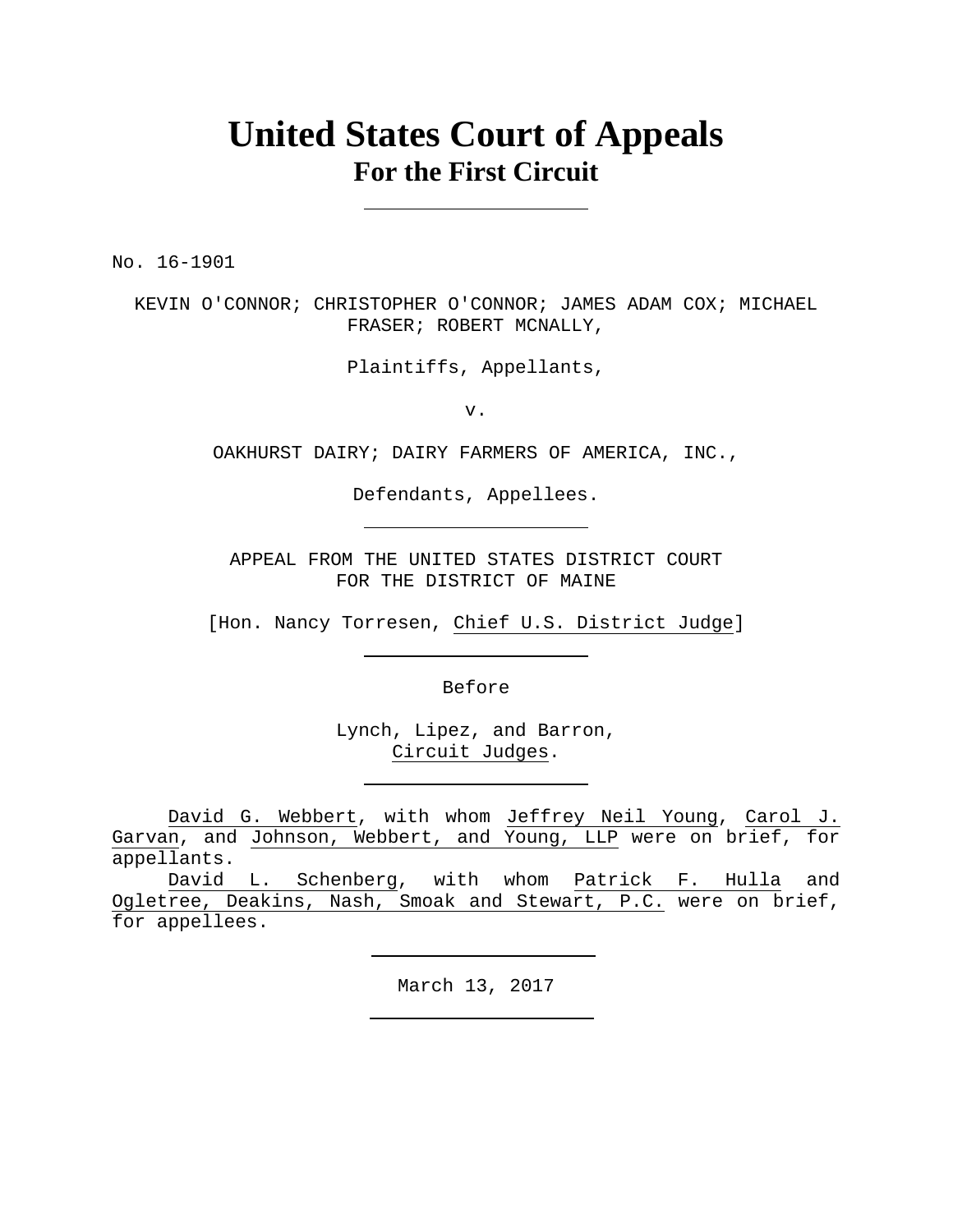**BARRON**, **Circuit Judge**. For want of a comma, we have this case. It arises from a dispute between a Maine dairy company and its delivery drivers, and it concerns the scope of an exemption from Maine's overtime law. 26 M.R.S.A. § 664(3). Specifically, if that exemption used a serial comma to mark off the last of the activities that it lists, then the exemption would clearly encompass an activity that the drivers perform. And, in that event, the drivers would plainly fall within the exemption and thus outside the overtime law's protection. But, as it happens, there is no serial comma to be found in the exemption's list of activities, thus leading to this dispute over whether the drivers fall within the exemption from the overtime law or not.

The District Court concluded that, despite the absent comma, the Maine legislature unambiguously intended for the last term in the exemption's list of activities to identify an exempt activity in its own right. The District Court thus granted summary judgment to the dairy company, as there is no dispute that the drivers do perform that activity. But, we conclude that the exemption's scope is actually not so clear in this regard. And because, under Maine law, ambiguities in the state's wage and hour laws must be construed liberally in order to accomplish their remedial purpose, we adopt the drivers'

- 2 -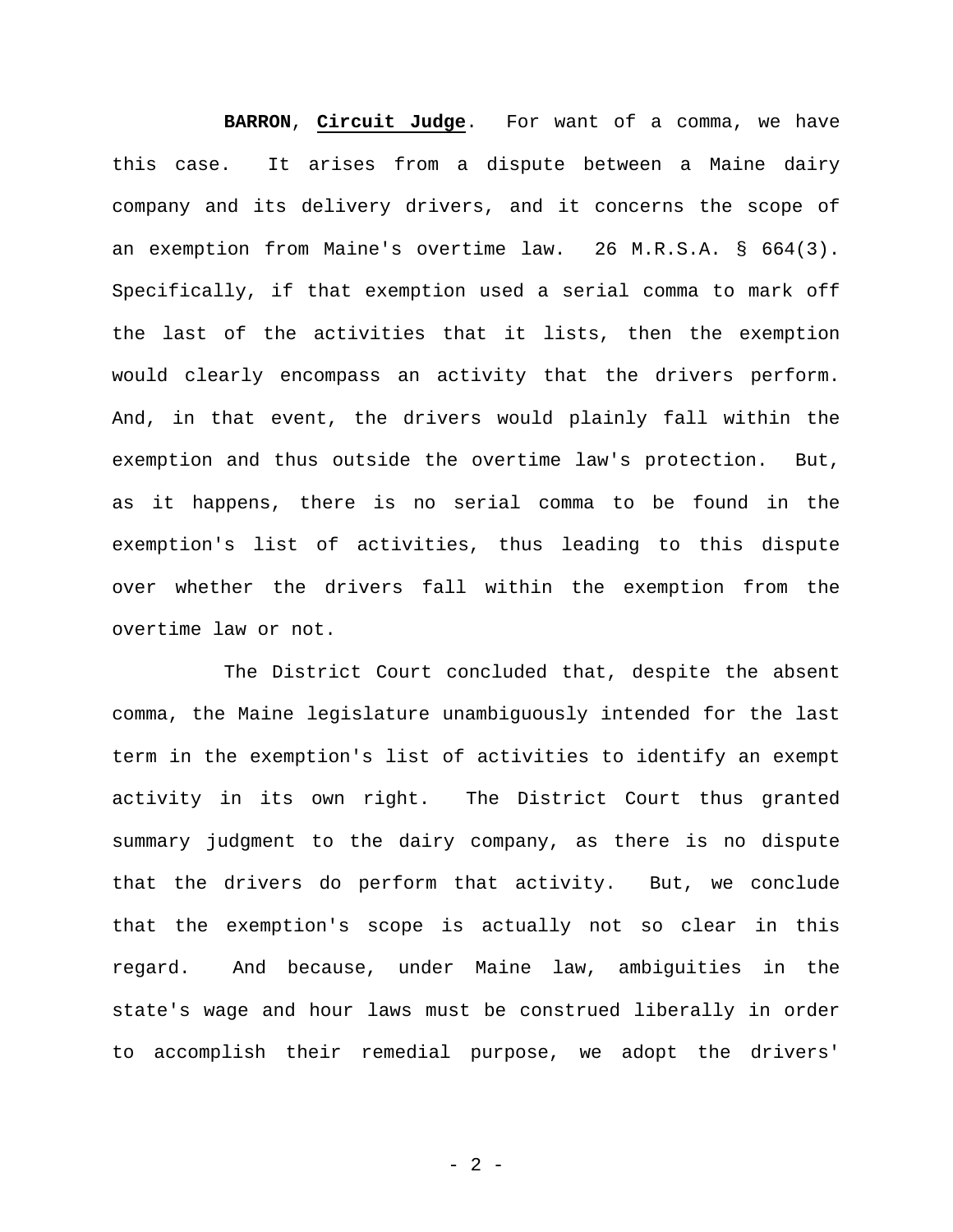narrower reading of the exemption. We therefore reverse the grant of summary judgment and remand for further proceedings.

**I.** 

Maine's wage and hour law is set forth in Chapter 7 of Title 26 of the Maine Revised Statutes. The Maine overtime law is part of the state's wage and hour law.

The overtime law provides that "[a]n employer may not require an employee to work more than 40 hours in any one week unless 1 1/2 times the regular hourly rate is paid for all hours actually worked in excess of 40 hours in that week." 26 M.R.S.A. § 664(3). The overtime law does not separately define the term, "employee." Instead, it relies on the definition of "employee" that the Chapter elsewhere sets forth.

That definition, which applies to the Chapter as a whole, provides that an "employee" is "any individual employed or permitted to work by an employer," id. at § 663(3). However, the definition expressly excludes a few categories of workers who are specifically defined not to be "employee[s]," id. at §  $663(3)(A) - (L)$ .

The delivery drivers do not fall within the categories of workers excluded from the definition. They thus are plainly "employees." But some workers who fall within the statutory definition of "employee" nonetheless fall outside the protection of the overtime law due to a series of express exemptions from

- 3 -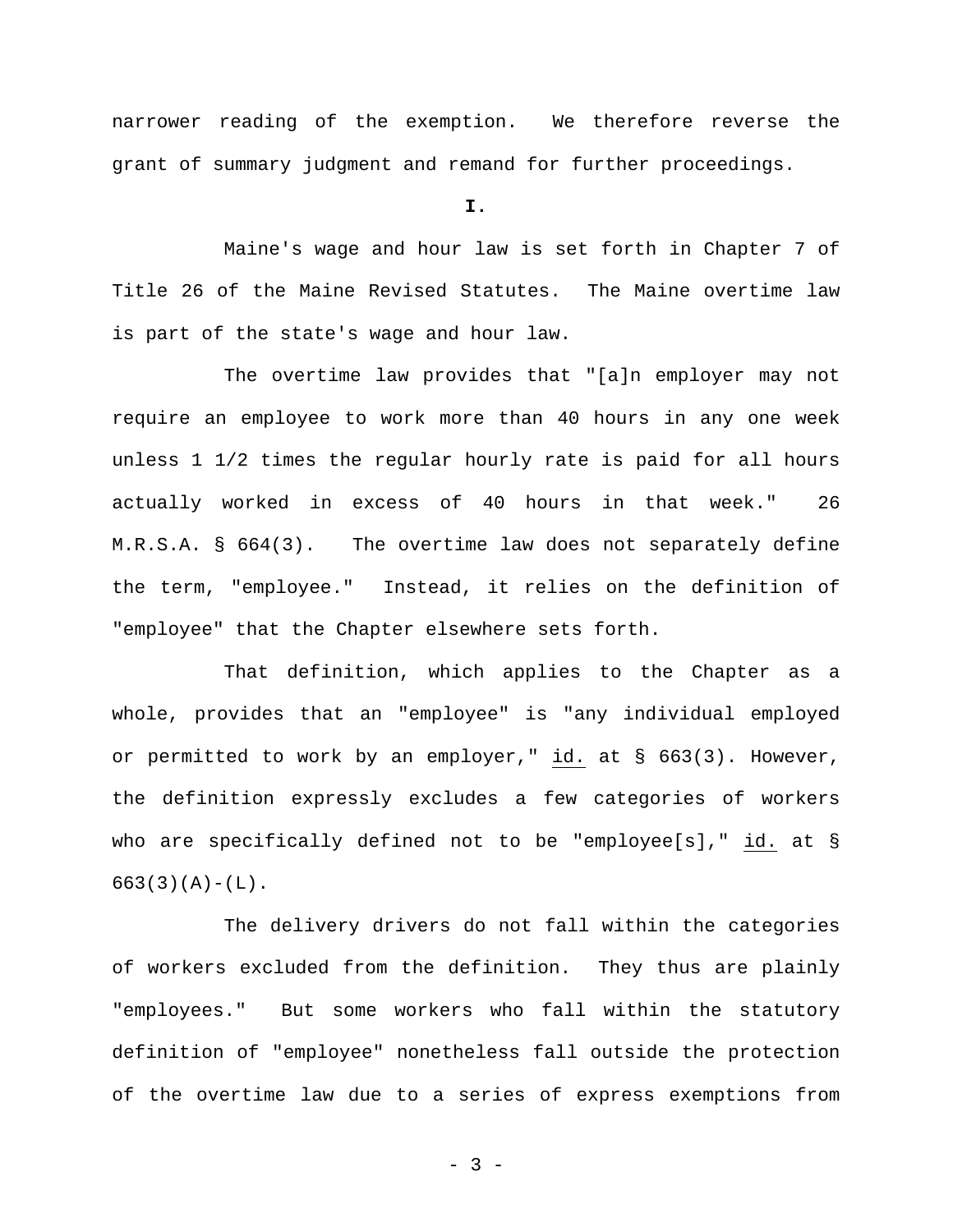that law. The exemption to the overtime law that is in dispute here is Exemption F.

Exemption F covers employees whose work involves the handling -- in one way or another -- of certain, expressly enumerated food products. Specifically, Exemption F states that the protection of the overtime law does not apply to:

> The canning, processing, preserving, freezing, drying, marketing, storing, packing for shipment or distribution of: (1) Agricultural produce; (2) Meat and fish products; and (3) Perishable foods.

26 M.R.S.A. § 664(3)(F). The parties' dispute concerns the meaning of the words "packing for shipment or distribution."

The delivery drivers contend that, in combination, these words refer to the single activity of "packing," whether the "packing" is for "shipment" or for "distribution." The drivers further contend that, although they do handle perishable foods, they do not engage in "packing" them. As a result, the drivers argue that, as employees who fall outside Exemption F, the Maine overtime law protects them.

Oakhurst responds that the disputed words actually refer to two distinct exempt activities, with the first being "packing for shipment" and the second being "distribution." And because the delivery drivers do -- quite obviously -- engage in the "distribution" of dairy products, which are "perishable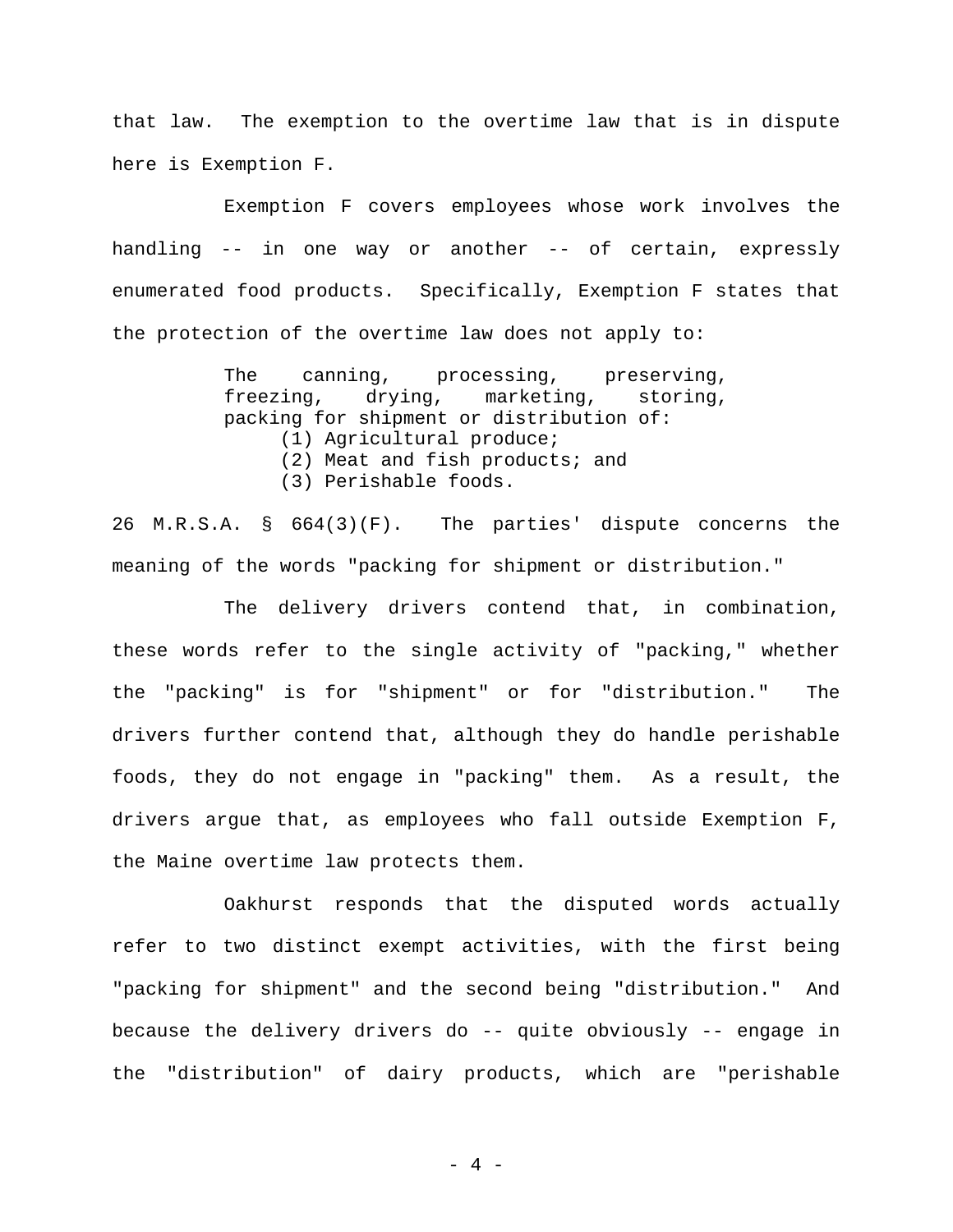foods," Oakhurst contends that the drivers fall within Exemption F and thus outside the overtime law's protection.

The delivery drivers lost this interpretive dispute below. They had filed suit against Oakhurst on May 5, 2014 in the United States District Court for the District of Maine. The suit sought unpaid overtime wages under the federal Fair Labor Standards Act, 29 U.S.C. §§ 201 et seq., and the Maine overtime law, 26 M.R.S.A. §  $664(3)$ .<sup>1</sup> The case was referred to a Magistrate Judge, and the parties filed cross-motions for partial summary judgment to resolve their dispute over the scope of Exemption F. After hearings on those motions, the Magistrate Judge ruled that Oakhurst's reading of Exemption F was the better one and recommended granting Oakhurst's motion. The District Court agreed with the Magistrate Judge's recommendation and granted summary judgment for Oakhurst on the ground that "distribution" was a stand-alone exempt activity.<sup>2</sup>

<sup>&</sup>lt;sup>1</sup> The delivery drivers also made claims based on other provisions of Maine wage and hour law. 26 M.R.S.A. § 621-A (timely and full payment of wages);  $id.$  § 626 (payment of wages after cessation of employment); id. § 626-A (penalties provisions). These claims appear to rise or fall based on the success of the overtime claim, so we do not consider them separately.

<sup>2</sup> After granting Oakhurst's motion for partial summary judgment on the meaning of Exemption F, the District Court dismissed all of plaintiffs' state law claims. At the same time, the federal claims were all dismissed without prejudice. As a result, we have appellate jurisdiction over the District Court's order under 28 U.S.C. § 1291.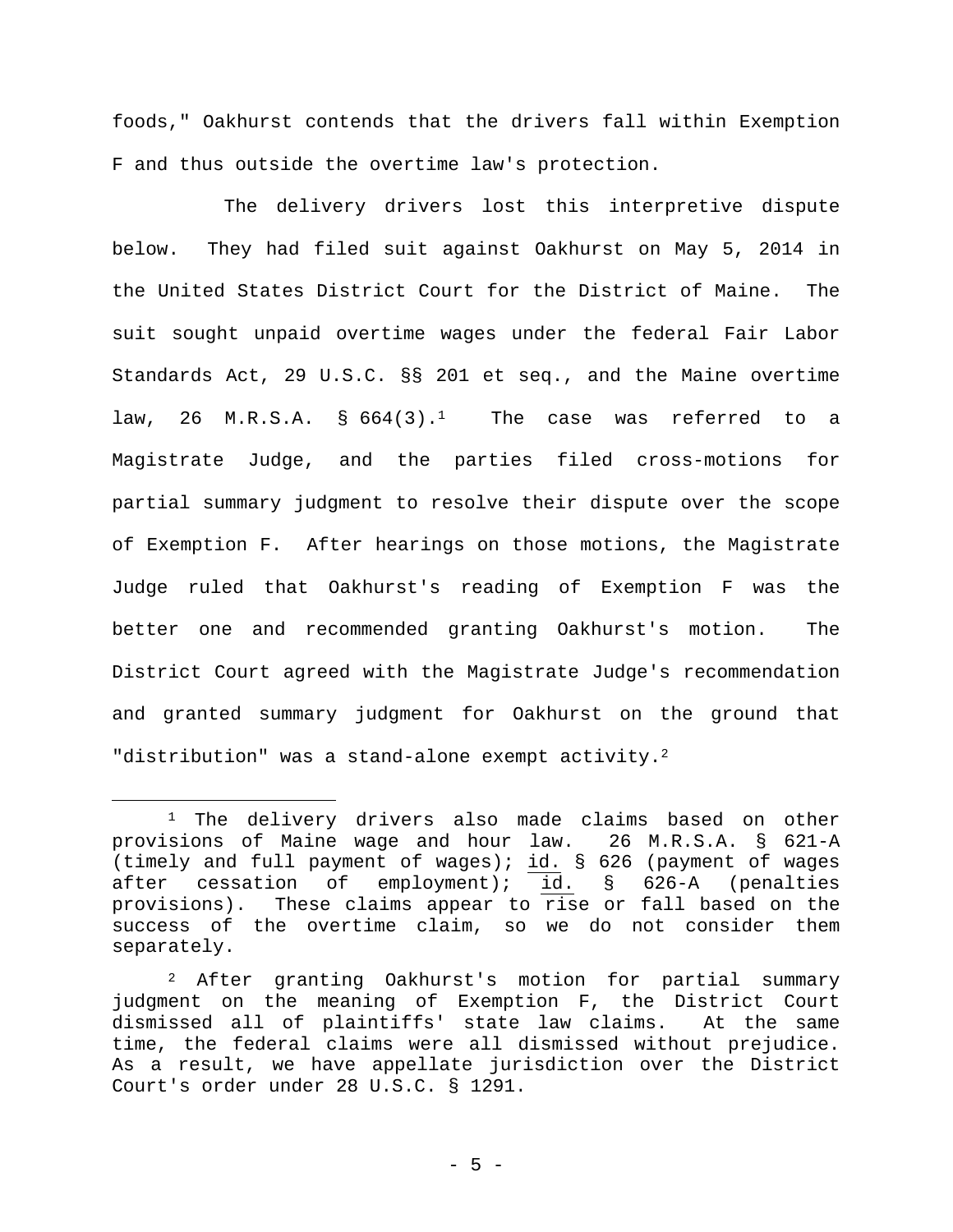The delivery drivers now appeal that ruling. They raise a single legal question: what does the contested phrase in Exemption F mean? Our review on this question of state law interpretation is de novo. See Manchester Sch. Dist. v. Crisman, 306 F.3d 1, 9 (1st Cir. 2002).

# **II.**

The issue before us turns wholly on the meaning of a provision in a Maine statute. We thus first consider whether there are any Maine precedents that construe that provision.

Oakhurst identifies one: the Maine Superior Court's unpublished opinion in Thompson v. Shaw's Supermarkets, Inc., No. Civ. A. CV-02-036, 2002 WL 31045303 (Me. Sup. Ct. Sept. 5, 2002). In that case, the Superior Court ruled that Exemption F "is clear that an exemption exists for the distribution of the three categories of foods," id. at \*3, as a matter of both text and purpose, id. at \*2.

But, a Superior Court decision construing Maine law would not bind the Maine Law Court, and thus does not bind us. See generally King v. Order of United Commercial Travelers of Am., 333 U.S. 153, 159–62 (1948) (rejecting an unreported state trial court decision as binding on federal courts); Keeley v. Loomis Fargo & Co., 183 F.3d 257, 269 n.9 (3d Cir. 1999) (finding a state trial court decision to be "at most persuasive but nonbinding authority," with the federal court instead

- 6 -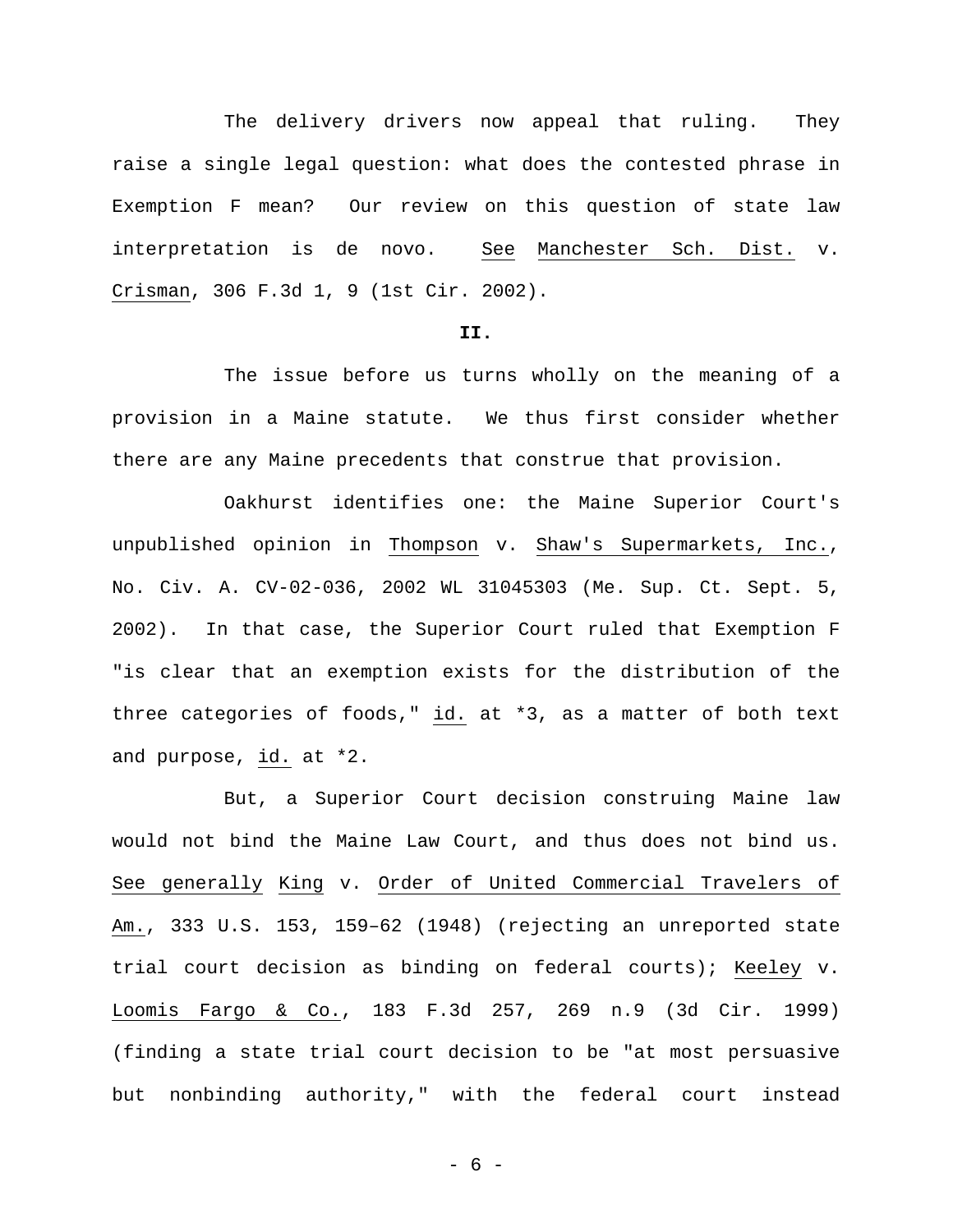"look[ing] to the plain language of the statute and our own interpretation . . . in predicting how the state supreme court" would rule). Moreover, the Superior Court's decision in Thompson was appealed to the Maine Law Court, which declined to follow the Superior Court's approach and instead decided the case on different grounds altogether. See Thompson v. Shaw's Supermarkets, Inc., 847 A.2d 406, 409 (Me. 2004).

Nevertheless, the reasons that the Superior Court decision in Thompson gave -- even if not adopted by the Maine Law Court -- figure prominently in the arguments that Oakhurst now presents to us on appeal. We thus consider those reasons in the course of our analysis, to which we now turn.

## **III.**

Each party recognizes that, by its bare terms, Exemption F raises questions as to its scope, largely due to the fact that no comma precedes the words "or distribution." But each side also contends that the exemption's text has a latent clarity, at least after one applies various interpretive aids. Each side then goes on to argue that the overtime law's evident purpose and legislative history confirms its preferred reading.

We conclude, however, that Exemption F is ambiguous, even after we take account of the relevant interpretive aids and the law's purpose and legislative history. For that reason, we conclude that, under Maine law, we must construe the

- 7 -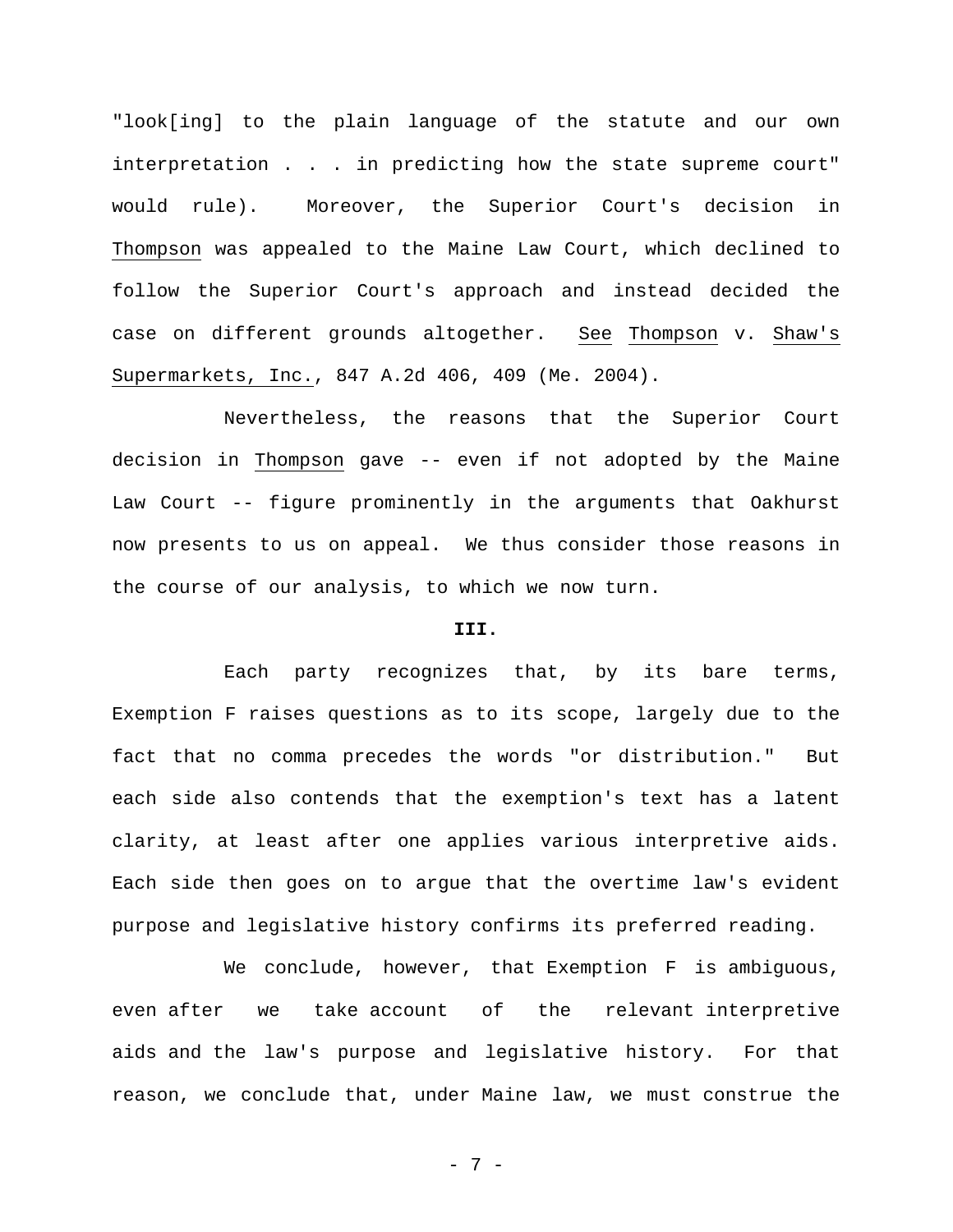exemption in the narrow manner that the drivers favor, as doing so furthers the overtime law's remedial purposes. See Dir. of Bureau of Labor Standards v. Cormier, 527 A.2d 1297 (Me. 1987). Before explaining our reasons for reaching this conclusion, though, we first need to work our way through the parties' arguments as to why, despite the absent comma, Exemption F is clearer than it looks.

## **A.**

First, the text. See Harrington v. State, 96 A.3d 696, 697–98 (Me. 2014) ("Only if the statute is reasonably susceptible to different interpretations will we look beyond the statutory language . . . ."). In considering it, we do not simply look at the particular word "distribution" in isolation from the exemption as a whole. We instead must take account of certain linguistic conventions -- canons, as they are often called -- that can help us make sense of a word in the context in which it appears. Oakhurst argues that, when we account for these canons here, it is clear that the exemption identifies "distribution" as a stand-alone, exempt activity rather than as an activity that merely modifies the stand-alone, exempt activity of "packing."

Oakhurst relies for its reading in significant part on the rule against surplusage, which instructs that we must give independent meaning to each word in a statute and treat none as

- 8 -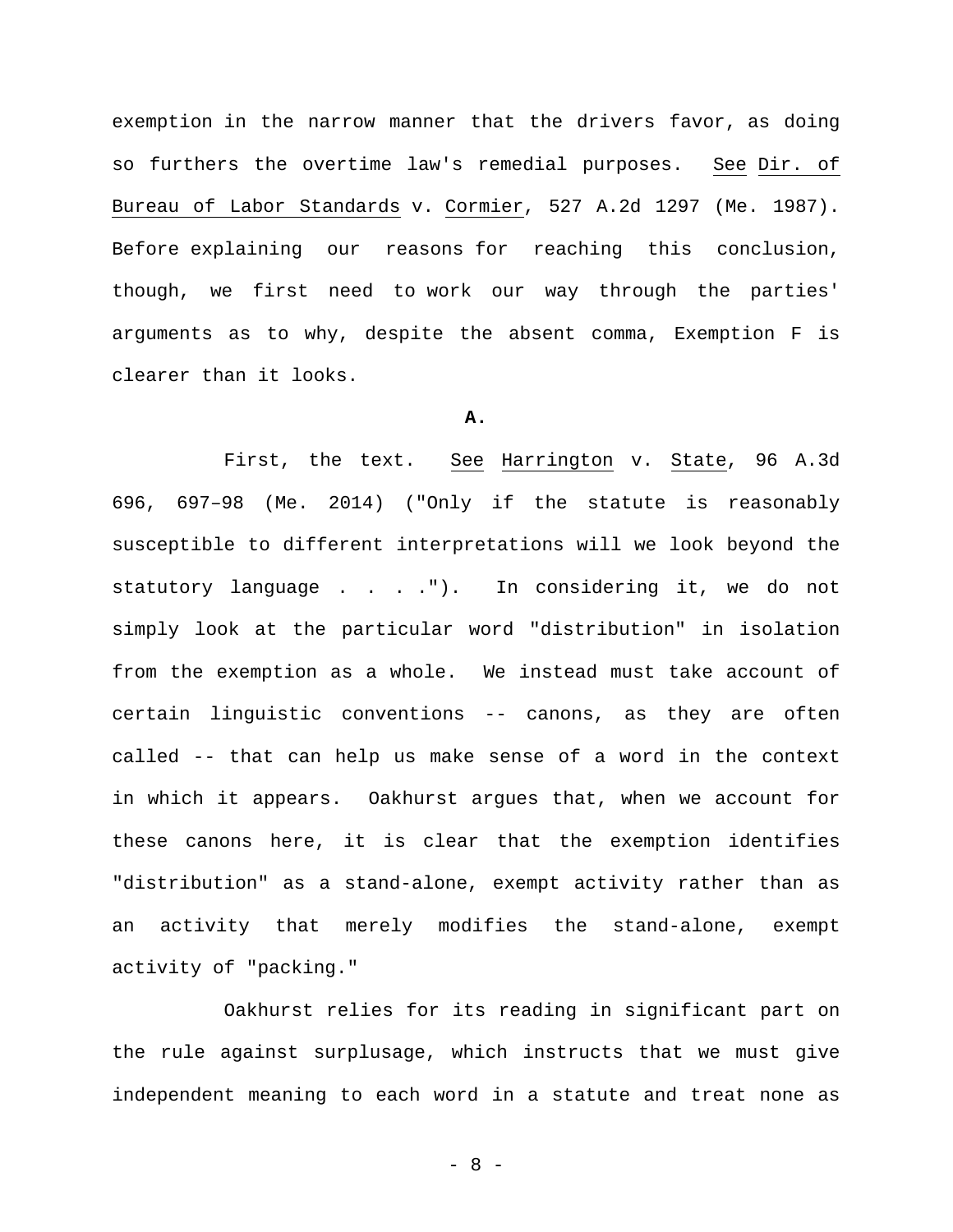unnecessary. See Stromberg-Carlson Corp. v. State Tax Assessor, 765 A.2d 566, 569 (Me. 2001) ("When construing the language of a statute . . . [w]ords must be given meaning and not treated as meaningless and superfluous."). To make this case, Oakhurst explains that "shipment" and "distribution" are synonyms. For that reason, Oakhurst contends, "distribution" cannot describe a type of "packing," as the word "distribution" would then redundantly perform the role that "shipment" -- as its synonym - - already performs, which is to describe the type of "packing" that is exempt. See Thompson, 2002 WL 31045303 at \*2 ("[I]t is not at all clear how packing for shipment would be different from packing for distribution."). By contrast, Oakhurst explains, under its reading, the words "shipment" and "distribution" are not redundant. The first word, "shipment," describes the exempt activity of "packing," while the second, "distribution," describes an exempt activity in its own right.

Oakhurst also relies on another established linguistic convention in pressing its case -- the convention of using a conjunction to mark off the last item on a list. See The Chicago Manual of Style § 6.123 (16th ed. 2010) (providing examples of lists with such conjunctions). Oakhurst notes, rightly, that there is no conjunction before "packing," but that there is one after "shipment" and thus before "distribution." Oakhurst also observes that Maine overtime law contains two

- 9 -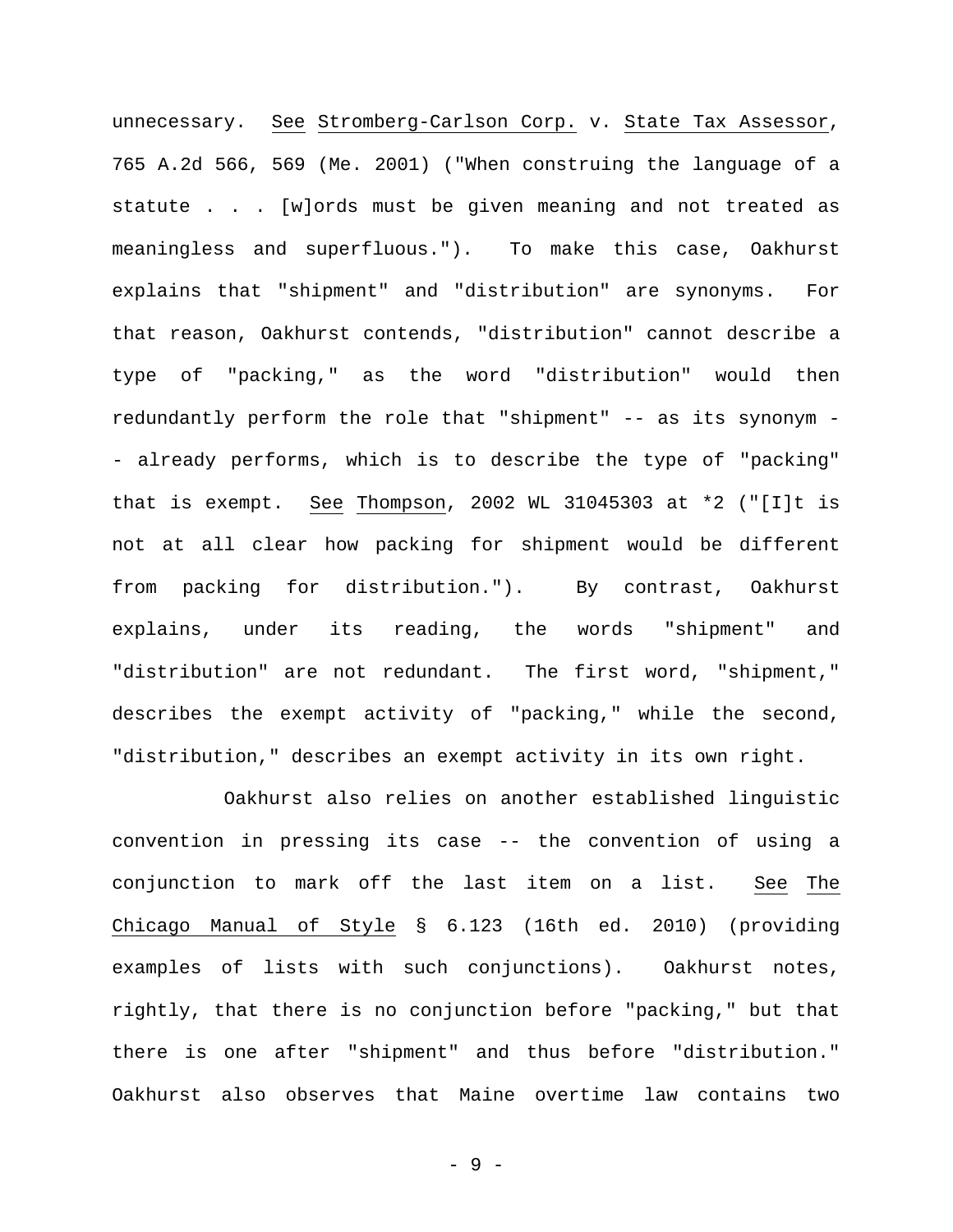other lists in addition to the one at issue here and that each places a conjunction before the last item. See 26 M.R.S.A. § 664(3) ("The regular hourly rate includes all earnings, bonuses, commissions and other compensation . . ." (emphasis added)); id. at § 664(3)(A) (exempting from overtime law "automobile mechanics, automobile parts clerks, automobile service writers and automobile salespersons as defined in section 663" (emphasis added)).

Oakhurst acknowledges that its reading would be beyond dispute if a comma preceded the word "distribution" and that no comma is there. But, Oakhurst contends, that comma is missing for good reason. Oakhurst points out that the Maine Legislative Drafting Manual expressly instructs that: "when drafting Maine law or rules, don't use a comma between the penultimate and the last item of a series." Maine Legislative Drafting Manual 113 (Legislative Council, Maine State Legislature 2009), http://maine.gov/legis/ros/manual/Draftman2009.pdf ("Drafting Manual"); see also Jacob v. Kippax, 10 A.3d 1159, 1166 (Me. 2011) (invoking the Drafting Manual to help resolve a statutory ambiguity). In fact, Oakhurst notes, Maine statutes invariably omit the serial comma from lists. And this practice reflects a drafting convention that is at least as old as the Maine wage and hour law, even if the drafting manual itself is of more recent vintage. See, e.g., Me. Stat. tit. 26, § 663(3)(G)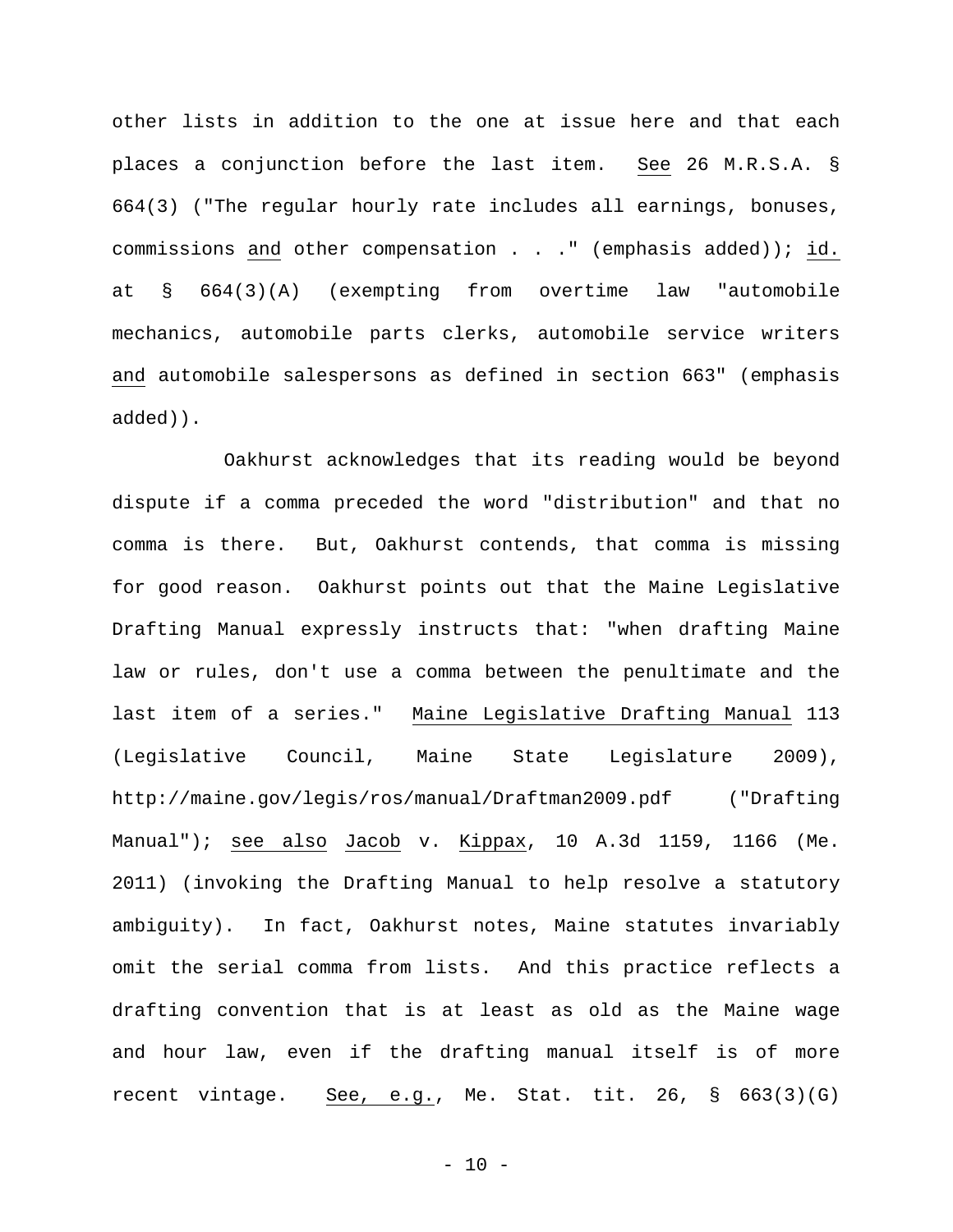(1965) ("processing, canning or packing"); Me. Stat. tit. 26, § 665(1) (1965) ("hours, total earnings and itemized deductions").

## **B.**

If no more could be gleaned from the text, we might be inclined to read Exemption F as Oakhurst does. But, the delivery drivers point out, there is more to consider. And while these other features of the text do not compel the drivers' reading, they do make the exemption's scope unclear, at least as a matter of text alone.

The drivers contend, first, that the inclusion of both "shipment" and "distribution" to describe "packing" results in no redundancy. Those activities, the drivers argue, are each distinct. They contend that "shipment" refers to the outsourcing of the delivery of goods to a third-party carrier for transportation, while "distribution" refers to a seller's in-house transportation of products directly to recipients. And the drivers note that this distinction is, in one form or another, adhered to in dictionary definitions. See New Oxford English American Dictionary 497, 1573-74 (2001); Webster's Third New International Dictionary 666, 2096 (2002).

Consistent with the drivers' contention, Exemption F does use two different words ("shipment" and "distribution") when it is hard to see why, on Oakhurst's reading, the legislature did not simply use just one of them twice. After

- 11 -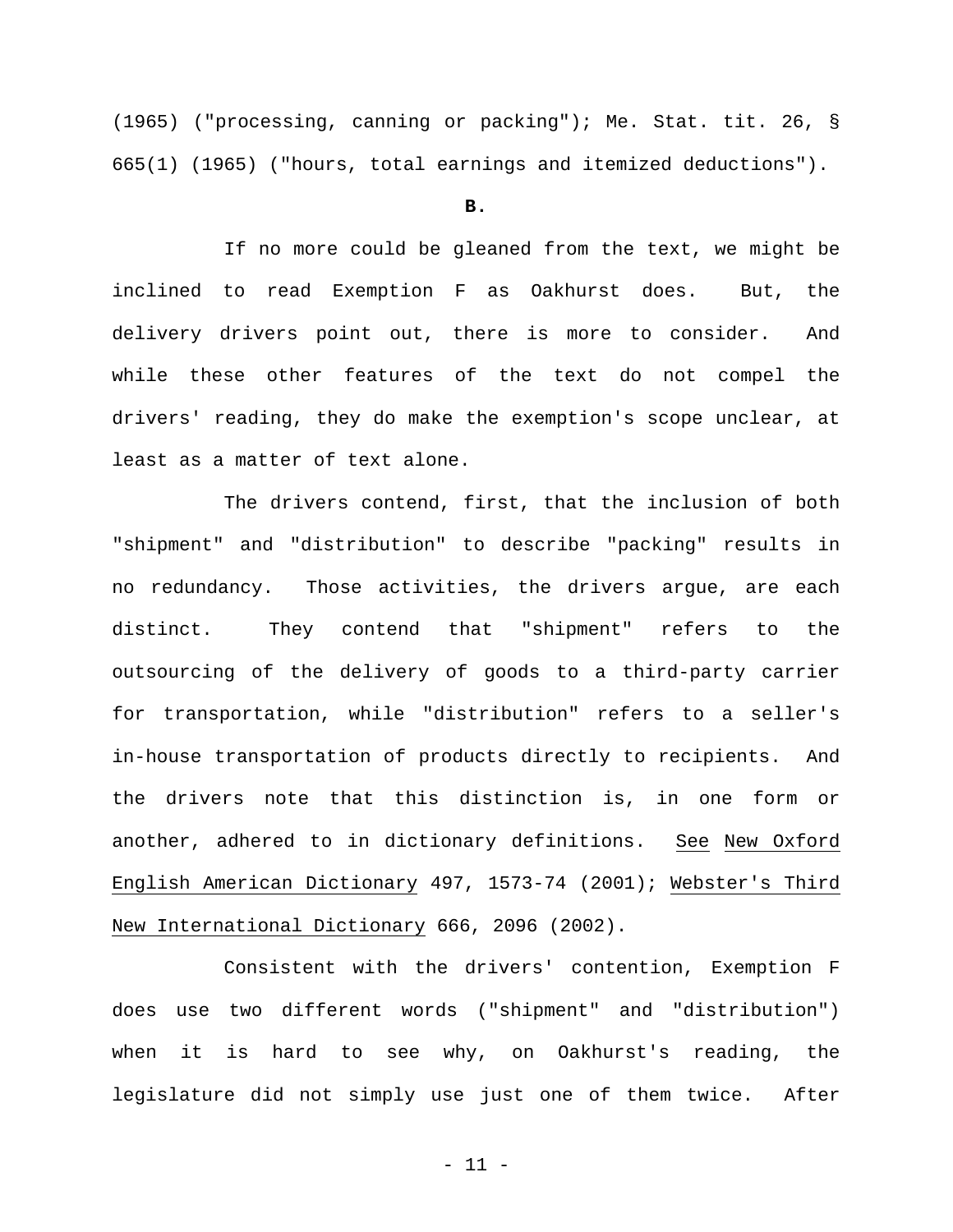all, if "distribution" and "shipment" really do mean the same thing, as Oakhurst contends, then it is odd that the legislature chose to use one of them ("shipment") to describe the activity for which "packing" is done but the other ("distribution") to describe the activity itself.

The drivers' argument that the legislature did not view the words to be interchangeable draws additional support from another Maine statute. That statute clearly lists both "distribution" and "shipment" as if each represents a separate activity in its own right. See 10 M.R.S.A. § 1476 (referring to "manufacture, distribution or shipment"). And because Maine law elsewhere treats "shipment" and "distribution" as if they are separate activities in a list, we do not see why we must assume that the Maine legislature did not treat them that way here as well. After all, the use of these two words to describe "packing" need not be understood to be wasteful. Such usage could simply reflect the legislature's intention to make clear that "packing" is exempt whether done for "shipment" or for "distribution" and not simply when done for just one of those activities.3

<sup>&</sup>lt;sup>3</sup> We also note that there is some reason to think that the distinction between "shipment" and "distribution" is not merely one that only a lawyer could love. Oakhurst's own internal organization chart seems to treat the two as if they are separate activities.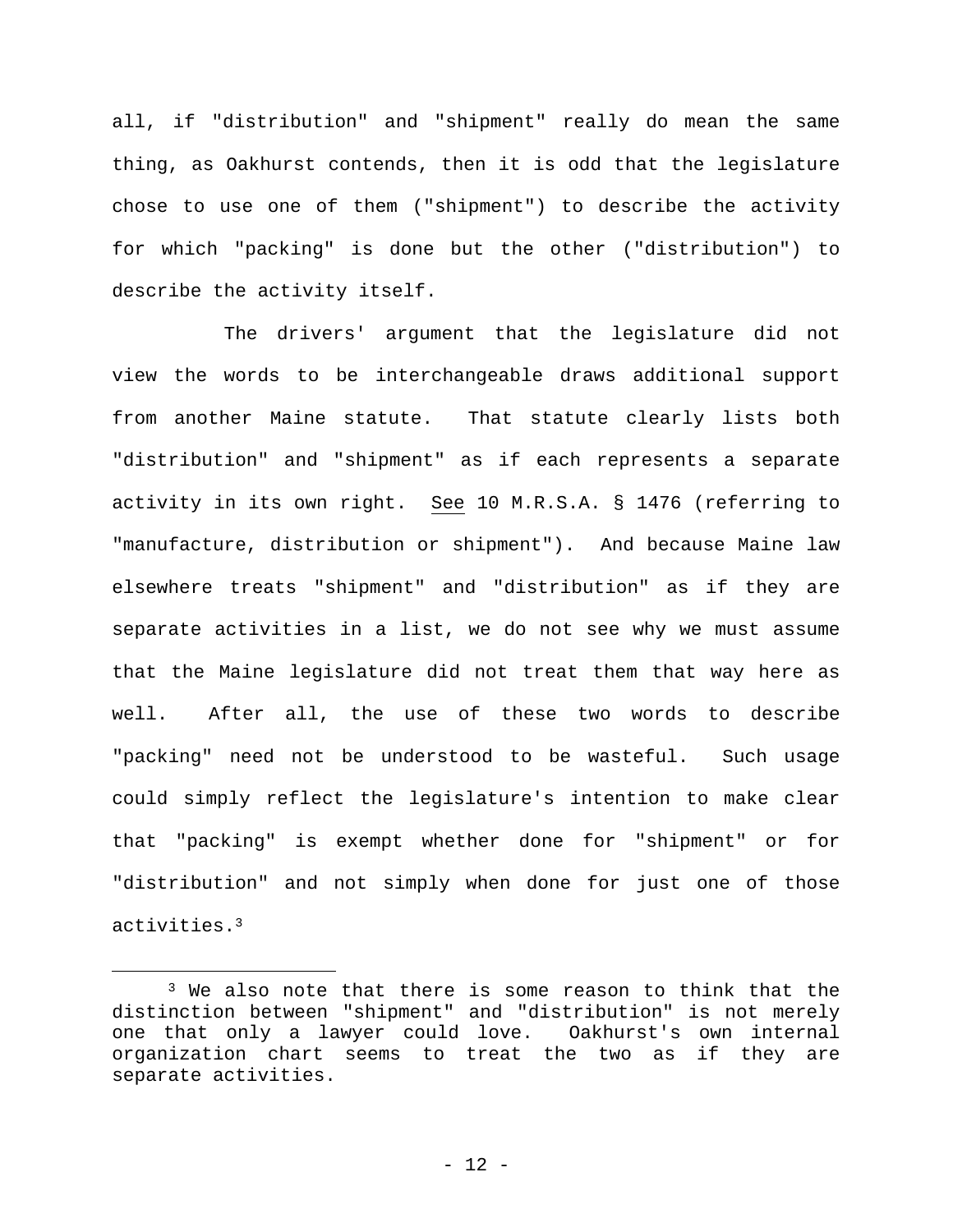Next, the drivers point to the exemption's grammar. The drivers note that each of the terms in Exemption F that indisputably names an exempt activity -- "canning, processing, preserving," and so forth on through "packing" -- is a gerund. By, contrast, "distribution" is not. And neither is "shipment." In fact, those are the only non-gerund nouns in the exemption, other than the ones that name various foods.

Thus, the drivers argue, in accord with what is known as the parallel usage convention, that "distribution" and "shipment" must be playing the same grammatical role -- and one distinct from the role that the gerunds play. See The Chicago Manual of Style § 5.212 (16th ed. 2010) ("Every element of a parallel series must be a functional match of the others (word, phrase, clause, sentence) and serve the same grammatical function in the sentence (e.g., noun, verb, adjective, adverb)."). In accord with that convention, the drivers read "shipment" and "distribution" each to be objects of the preposition "for" that describes the exempt activity of "packing." And the drivers read the gerunds each to be referring to stand-alone, exempt activities -- "canning, preserving . . . ."

By contrast, in violation of the convention, Oakhurst's reading treats one of the two non-gerunds ("distribution") as if it is performing a distinct grammatical

- 13 -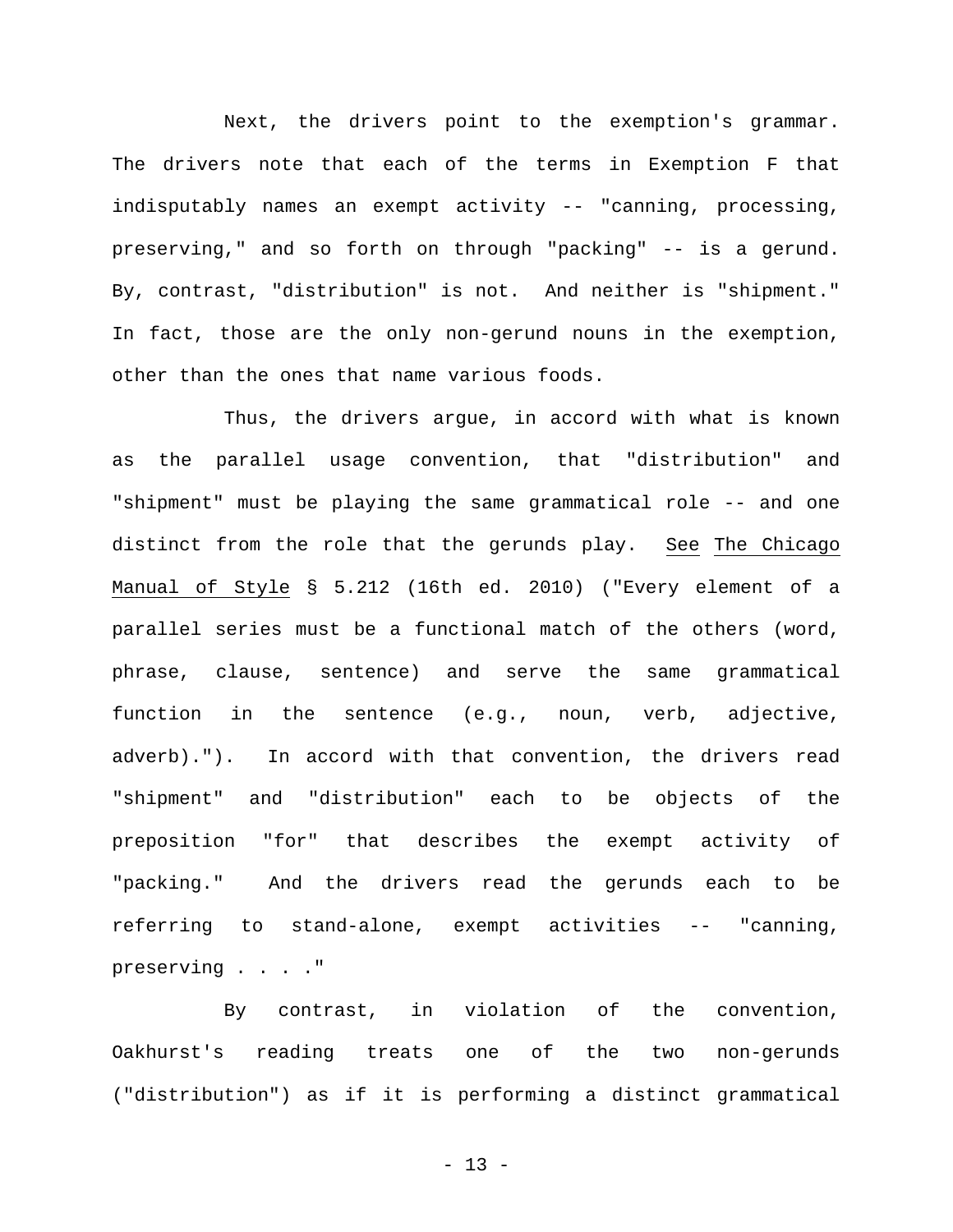function from the other ("shipment"), as the latter functions as an object of a preposition while the former does not. And Oakhurst's reading also contravenes the parallel usage convention in another way: it treats a non-gerund (again, "distribution") as if it is performing a role in the list - naming an exempt activity in its own right -- that gerunds otherwise exclusively perform.4

Oakhurst did point out at oral argument that there are provisions of Maine labor law in which a single noun is included at the end of a list predominately comprised of gerunds. But none of the provisions that Oakhurst points to have the unique structure that Exemption F would have under Oakhurst's reading, in which a contested term is grammatically parallel with some list items but not others, and yet is used, as Oakhurst contends, to serve a different grammatical function than the term to which it is parallel. Instead, Oakhurst's examples are<br>of more garden-variety lists. See, e.g., 26 M.R.S.A § of more garden-variety lists. 1043(1)(A)(1) (referencing "the raising, shearing, feeding, caring for, training and management of" various animals); id. at § 1043(1)(A)(4) (referencing "hatching or processing of poultry, transportation of poultry; grading of eggs or packing of eggs, transportation of eggs; the processing of any meat product or the transportation of any meat product"). Moreover, the provisions that Oakhurst cites are not ambiguous as to whether the non-gerund terms are in fact stand-alone list items. The

 <sup>4</sup> We note that the other Maine statutory list that uses these same two words -- "distribution" and "shipment" -- does assign each of them the same grammatical function. See 10  $M.R.S.A.$  §  $1476(2)(A)(3)$  (referring to "manufacture, distribution or shipment"). And when the Maine legislature has elsewhere listed the activity of "distribution" alongside other activities that appear in the gerund form, it has used the gerund "distributing." See, e.g., 9 M.R.S.A. § 5003(5) ("for purposes of raising and distributing money"); 10 M.R.S.A. § 9021(1) ("business of manufacturing, brokering, distributing, selling, installing or servicing manufactured housing"); 32 M.R.S.A. § 13702-A(24) ("dispensing, delivering or distributing prescription drugs").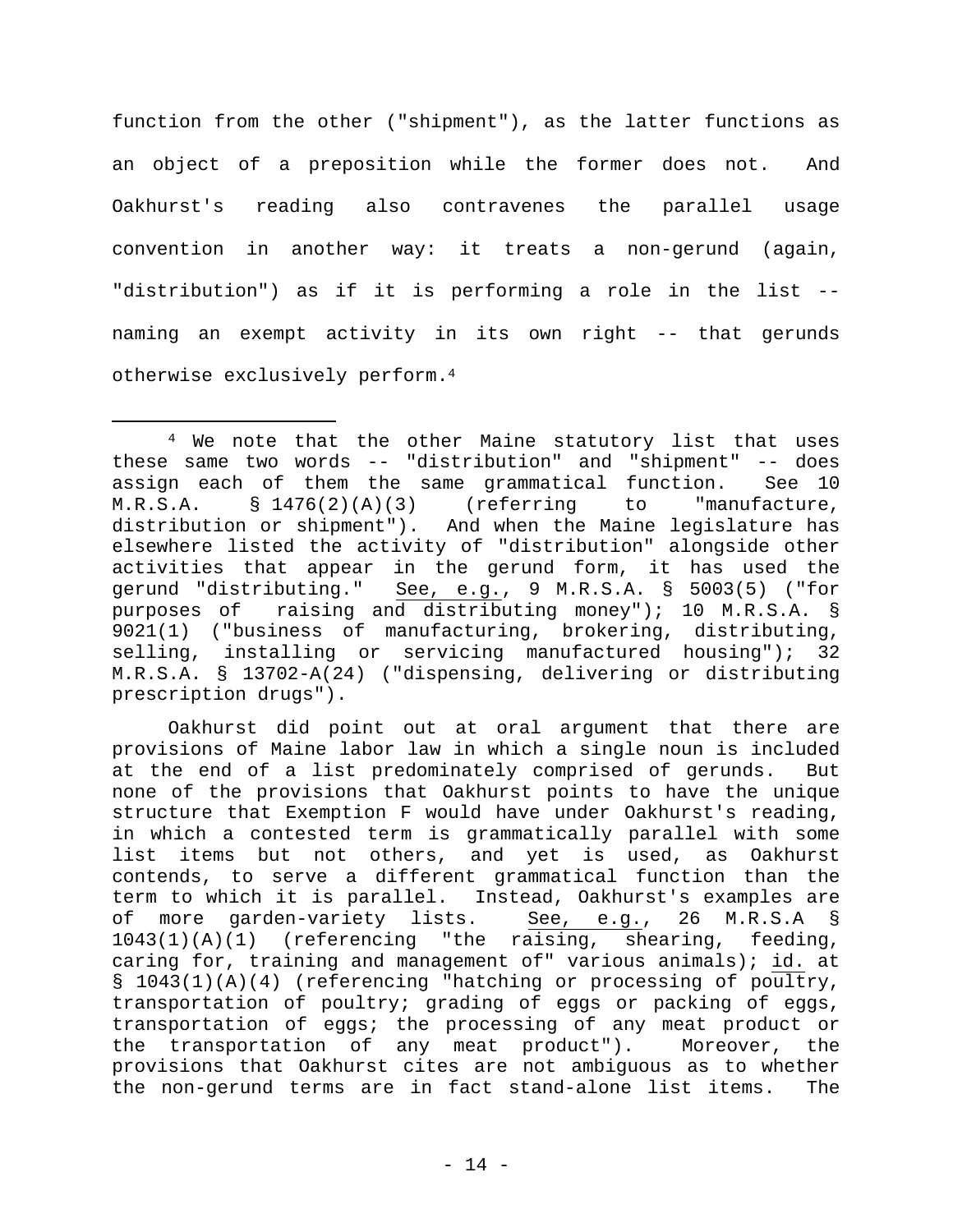Finally, the delivery drivers circle back to that missing comma. They acknowledge that the drafting manual advises drafters not to use serial commas to set off the final item in a list -- despite the clarity that the inclusion of serial commas would often seem to bring. But the drivers point out that the drafting manual is not dogmatic on that point. The manual also contains a proviso -- "Be careful if an item in the series is modified" -- and then sets out several examples of how lists with modified or otherwise complex terms should be written to avoid the ambiguity that a missing serial comma would otherwise create. See Drafting Manual at 114.

Thus, the drafting manual's seeming -- and, from a judge's point of view, entirely welcome -- distaste for ambiguous lists does suggest a reason to doubt Oakhurst's insistence that the missing comma casts no doubt on its preferred reading. For, as the drivers explain, the drafting manual cannot be read to instruct that the comma should have been omitted here if "distribution" was intended to be the last item in the list. In that event, the serial comma's omission would give rise to just the sort of ambiguity that the manual

i

provisions Oakhurst references are unambiguous, so the principle of parallel construction -- an aid to resolving statutory ambiguities -- would never come into play with respect to those provisions.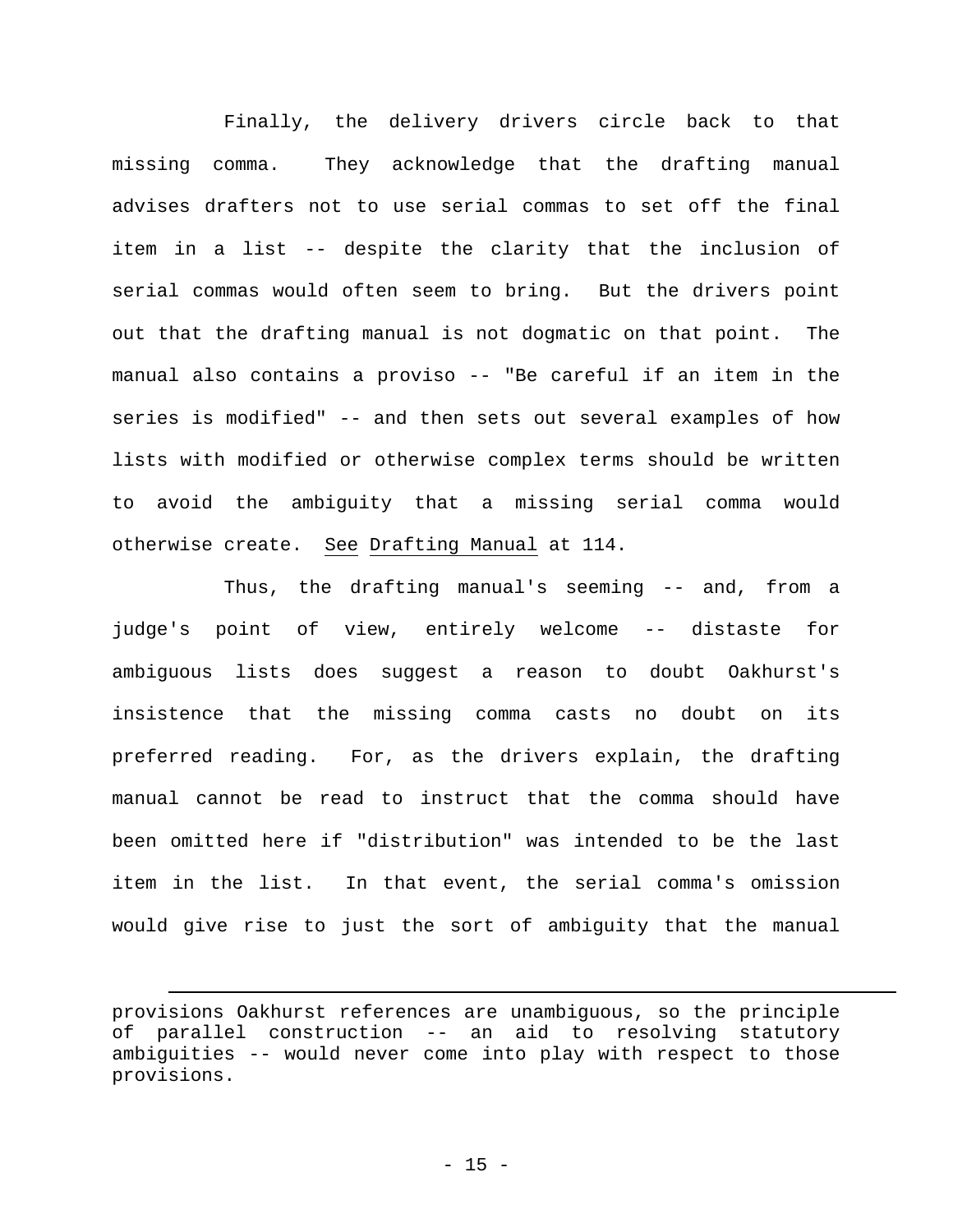warns drafters not to create.<sup>5</sup>

Still, the drivers' textual points do not account for what seems to us to be Oakhurst's strongest textual rejoinder: no conjunction precedes "packing." Rather, the only conjunction in the exemption -- "or" -- appears before "distribution." And so, on the drivers' reading, the list is strangely stingy when it comes to conjunctions, as it fails to use one to mark off the

Before leaving our discussion of serial commas, we would be remiss not to note the clarifying virtues of serial commas that other jurisdictions recognize. In fact, guidance on legislative drafting in most other states and in the Congress appears to differ from Maine's when it comes to serial commas. Some state legislative drafting manuals expressly warn that the absence of serial commas can create ambiguity concerning the last item in a list. One analysis notes that only seven states -- including Maine -- either do not require or expressly prohibit the use of the serial comma. See Amy Langenfeld, Capitol Drafting: Legislative Drafting Manuals in the Law School Classroom, 22 Perspectives: Teaching Legal Res. & Writing 141, 143-144 (2014); see also Grace E. Hart, Note, State Legislative Drafting Manuals and Statutory Interpretation, 126 Yale L.J. 438 (2016). Also, drafting conventions of both chambers of the federal Congress warn against omitting the serial comma for the same reason. See U.S. House of Representatives Office of the Legislative Counsel, House Legislative Counsel's Manual on Drafting Style, No. HLC 104-1, § 351 at 58 (1995) (requiring a serial comma to "prevent[] any misreading that the last item is part of the preceding one"); U.S. Senate Office of the Legislative Counsel, Legislative Drafting Manual § 321(c) at 79 (1997) (same language as House Manual).

 <sup>5</sup> For related reasons, the consistent omission of serial commas in the various other statutory lists that Oakhurst points to is not all that probative. None of Oakhurst's examples are of lists in which the missing comma creates an ambiguity as to what the final list item is. Thus, the omission of the serial comma in those lists does not show the legislature would have omitted the comma in this list, as the omission of the comma from this list does create an ambiguity.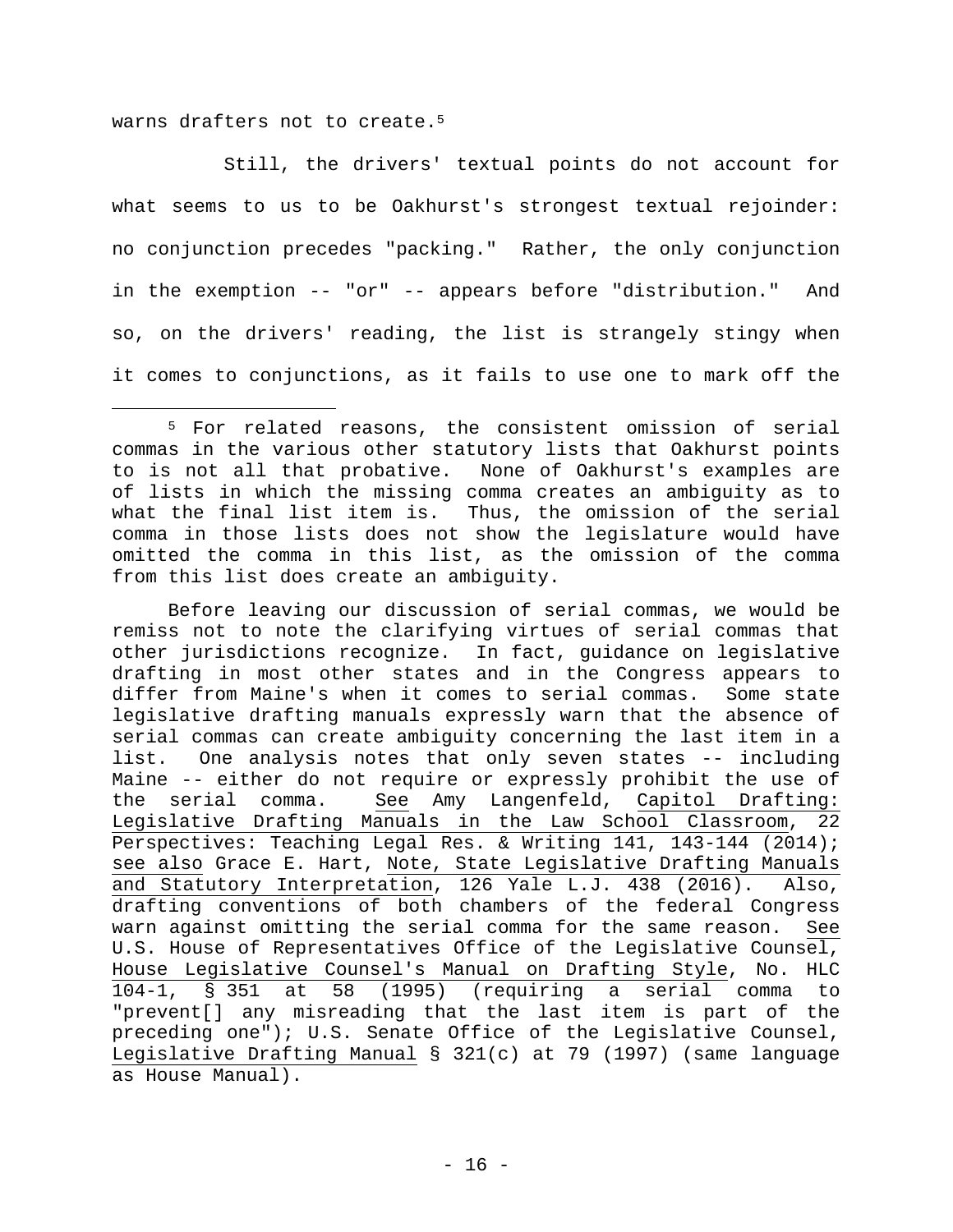last listed activity.

To address this anomaly, the drivers cite to Antonin Scalia & Bryan Garner, Reading Law: The Interpretation of Legal Texts (2012), in which the authors observe that "[s]ometimes drafters will omit conjunctions altogether between the enumerated items [in a list]," in a technique called "asyndeton," id. at 119. But those same authors point out that most legislative drafters avoid asyndeton. Id. And, the delivery drivers do not provide any examples of Maine statutes that use this unusual grammatical device. Thus, the drivers' reading of the text is hardly fully satisfying.6

## **IV.**

The text has, to be candid, not gotten us very far.

 <sup>6</sup> The drivers do also contend that their reading draws support from the noscitur a sociis canon, which "dictates that words grouped in a list should be given related meaning." Dole v. United Steelworkers of Am., 494 U.S. 26, 36 (1990) (citation omitted). In particular, the drivers contend that distribution is a different sort of activity than the others, nearly all of which entail transforming perishable products to less perishable forms -- "canning," "processing," "preserving," "freezing," "drying," and "storing." However, the list of activities also includes "marketing," which Oakhurst argues undercuts the drivers' noscitur a sociis argument. And even if "marketing" does not mean promoting goods or services, as in the case of advertising, and means only "to deal in a market," see Webster's Third New International Dictionary of the English Language 1383 (2002); see also id. (providing additional definitions, including "to go to market to buy or sell" and "to expose for sale in a market"), it is a word that would have at least some potential commonalities with the disputed word, "distribution." For that reason, this canon adds little insight beyond that offered by the parallel usage convention.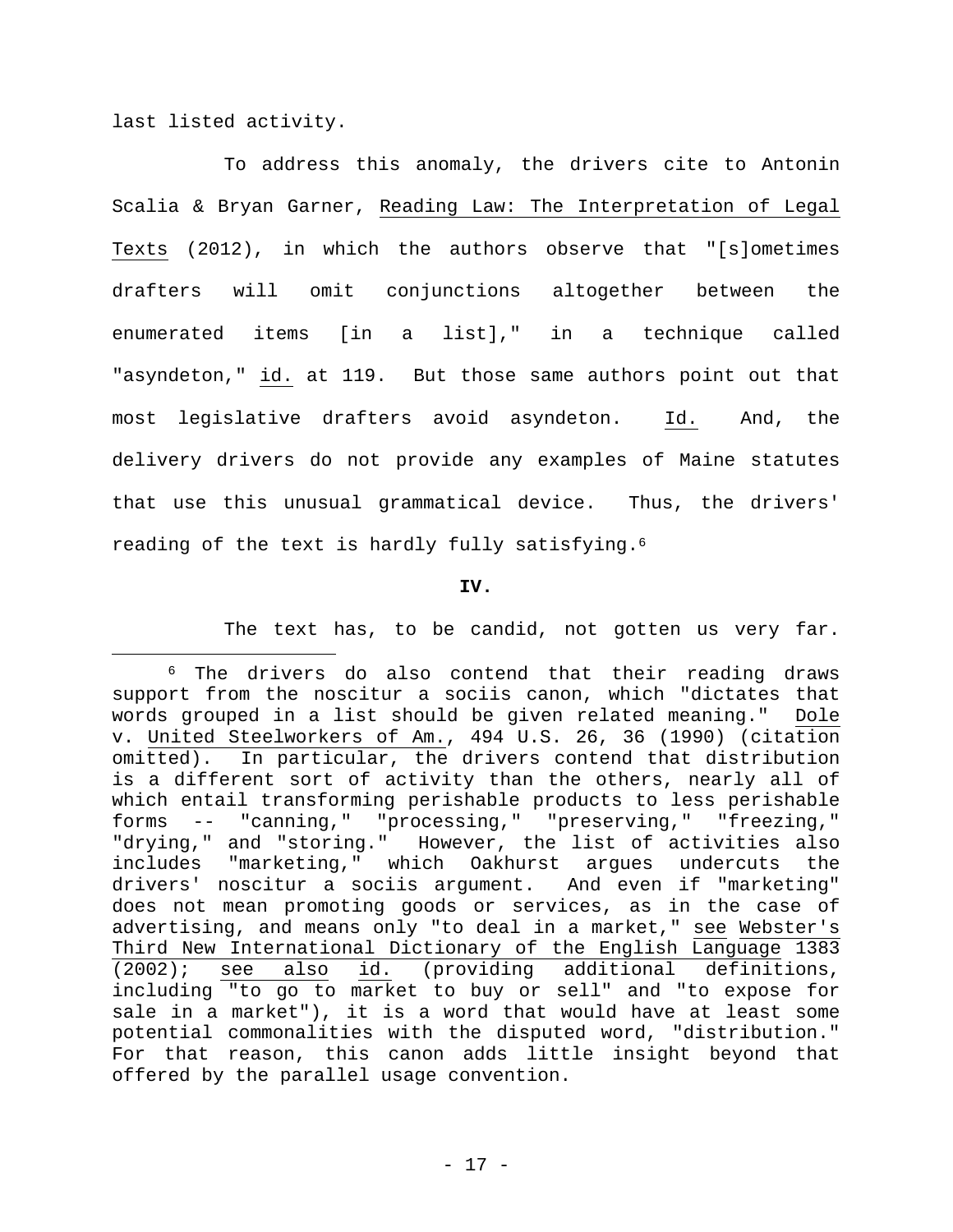We are reluctant to conclude from the text alone that the legislature clearly chose to deploy the nonstandard grammatical device of asyndeton. But we are also reluctant to overlook the seemingly anomalous violation of the parallel usage canon that Oakhurst's reading of the text produces. And so -- there being no comma in place to break the tie -- the text turns out to be no clearer on close inspection than it first appeared. As a result, we turn to the parties' arguments about the exemption's purpose and the legislative history. See Berube v. Rust Eng'g, 668 A.2d 875, 877 (Me. 1995) ("Our purpose in construing a statute is to give effect to the legislative intent as indicated by the statute's plain language, and we examine other indicia of legislative intent, such as its legislative history, only when the plain language is ambiguous.").

#### **A.**

Oakhurst contends that the evident purpose of the exemption strongly favors its reading. The whole point of the exemption, Oakhurst asserts (albeit without reference to any directly supportive text or legislative history), is to protect against the distorting effects that the overtime law otherwise might have on employer decisions about how best to ensure perishable foods will not spoil. See O'Connor v. Oakhurst Dairy, No. 2:14-CV-192-NT, 2016 WL 1179252, at \*5 (D. Me. Jan. 26, 2016) (Magistrate Judge's conclusion that "the purpose of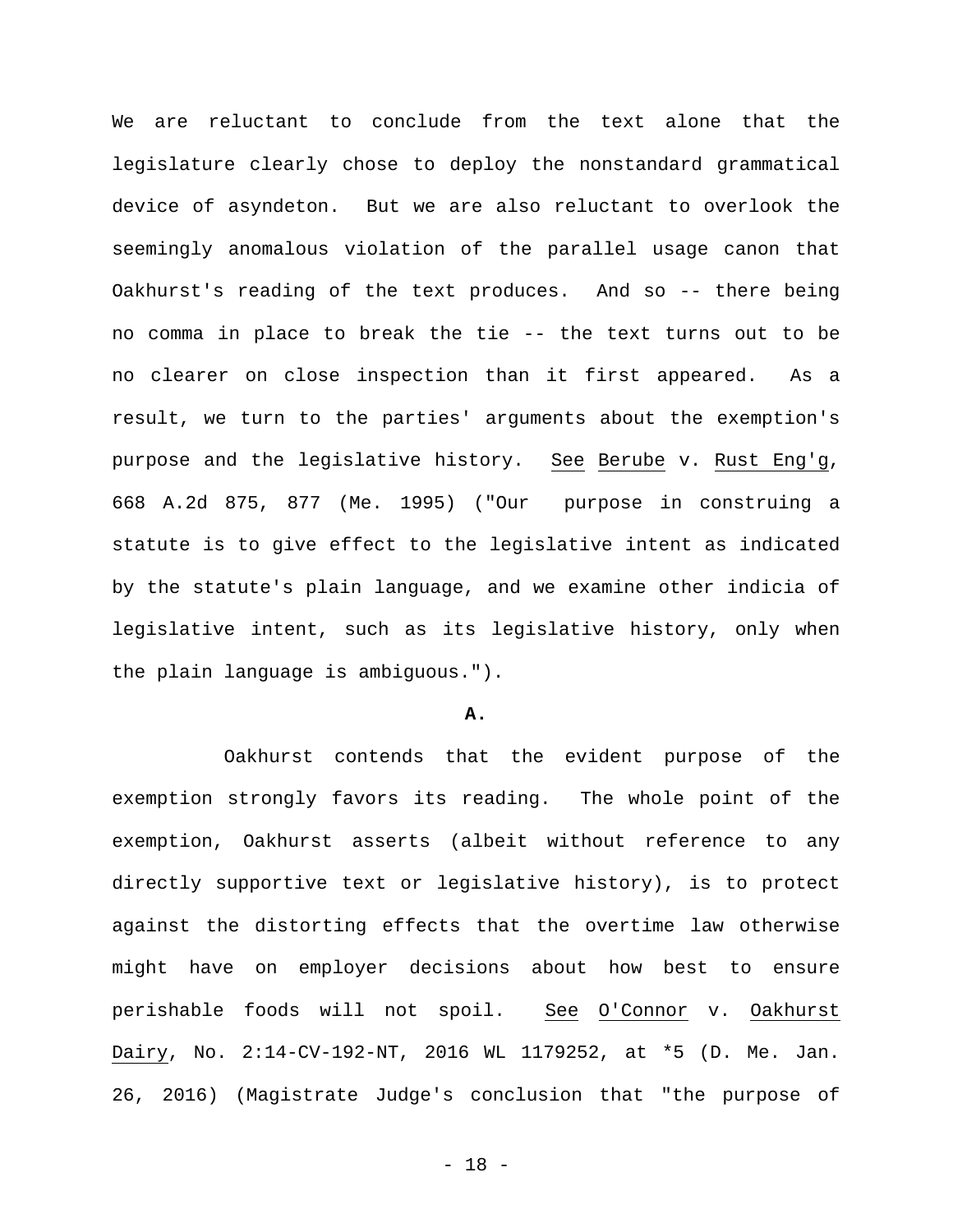the exemption for employees engaged in the production and distribution of perishable foods can only be to achieve the most efficient possible production and delivery given the nature of the product"). And, Oakhurst argues, the risk of spoilage posed by the distribution of perishable food is no less serious than is the risk of spoilage posed by the other activities regarding the handling of such foods to which the exemption clearly does apply.

Oakhurst then goes on to argue that legislative history supports this supposition about what the legislature must have intended in crafting the exemption. Oakhurst points out that the overtime law, which was enacted in 1965, piggybacks on the definition of "employee" set forth in the wage and hour law, which had been enacted four years earlier. Oakhurst then notes that this pre-existing definition of "employee" contained a carve-out that excluded workers involved in the handling of "aquatic forms of animal and vegetable life" but that in all other respects looks a lot like what became Exemption F. In particular, that carve-out applied to workers "employ[ed] in loading, unloading or packing . . . for shipment or in propagating, processing (other than canning), marketing, freezing, curing, storing or distributing" various "aquatic forms of animal and vegetable life." P.L. 1961, ch. 277, § 3(F).

- 19 -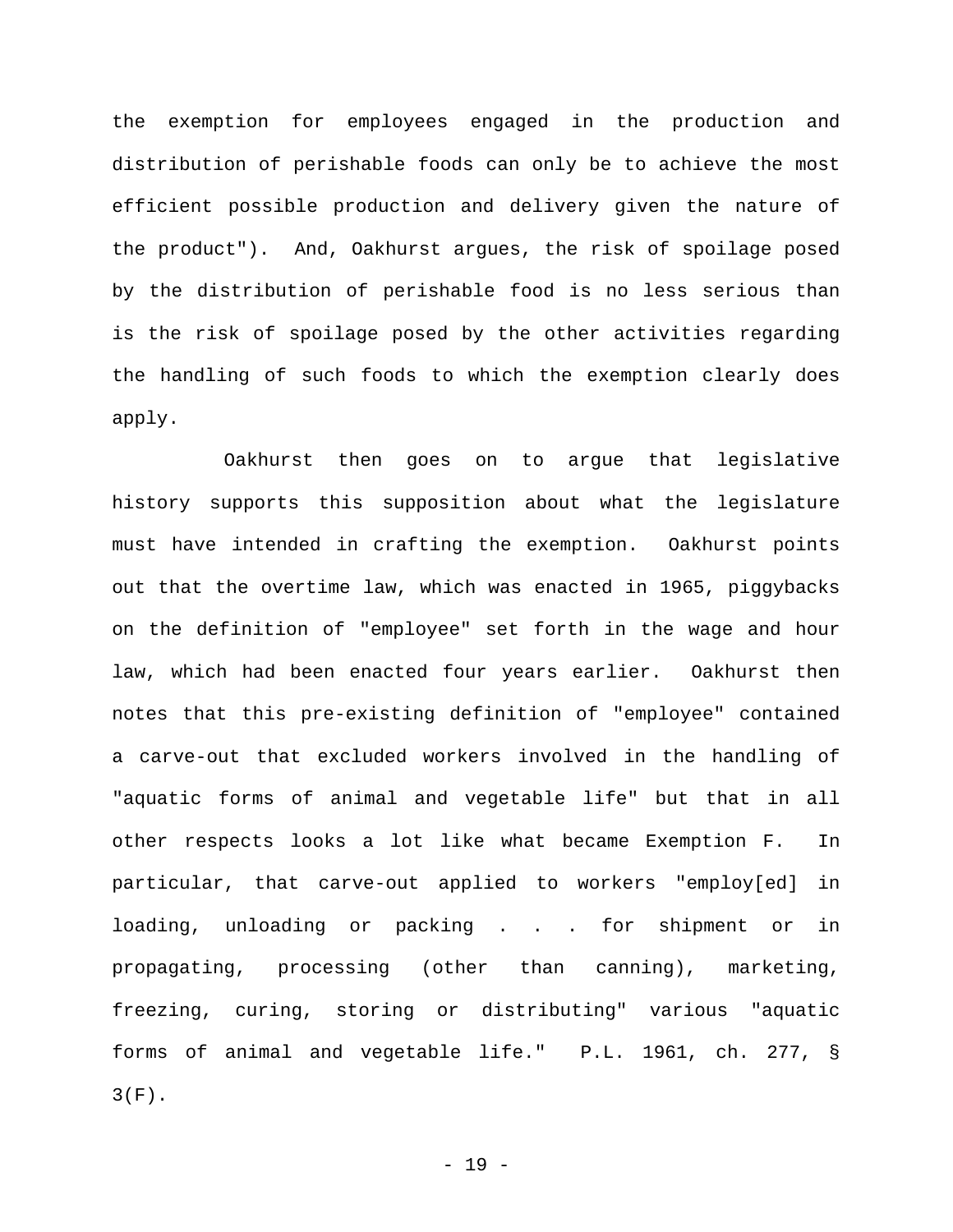Oakhurst thus argues that Exemption F clearly was intended to expand upon the existing carve-out by adding activities (such as "canning") and goods (namely, meats, vegetables, and "perishable foods" more generally). And, for that reason, Oakhurst contends that it makes no sense to read Exemption F, as the delivers drivers do, to have deleted an activity -- "distributing" -- that the carve-out had included.

**B.** 

We are not so sure. Any analysis of Exemption F that depends upon an assertion about its clear purpose is necessarily somewhat speculative. Nothing in the overtime law's text or legislative history purports to define a clear purpose for the exemption.

Moreover, even if we were to share in Oakhurst's speculation that the legislature included the exemption solely to protect against the possible spoilage of perishable foods rather than for some distinct reason related, perhaps, to the particular dynamics of certain labor markets, we still could not say that it would be arbitrary for the legislature to exempt "packing" but not "distributing" perishable goods. The reason to include "packing" in the exemption is easy enough to conjure. If perishable goods are not packed in a timely fashion, it stands to reason that they may well spoil. Thus, one can imagine the reason to ensure that the overtime law creates no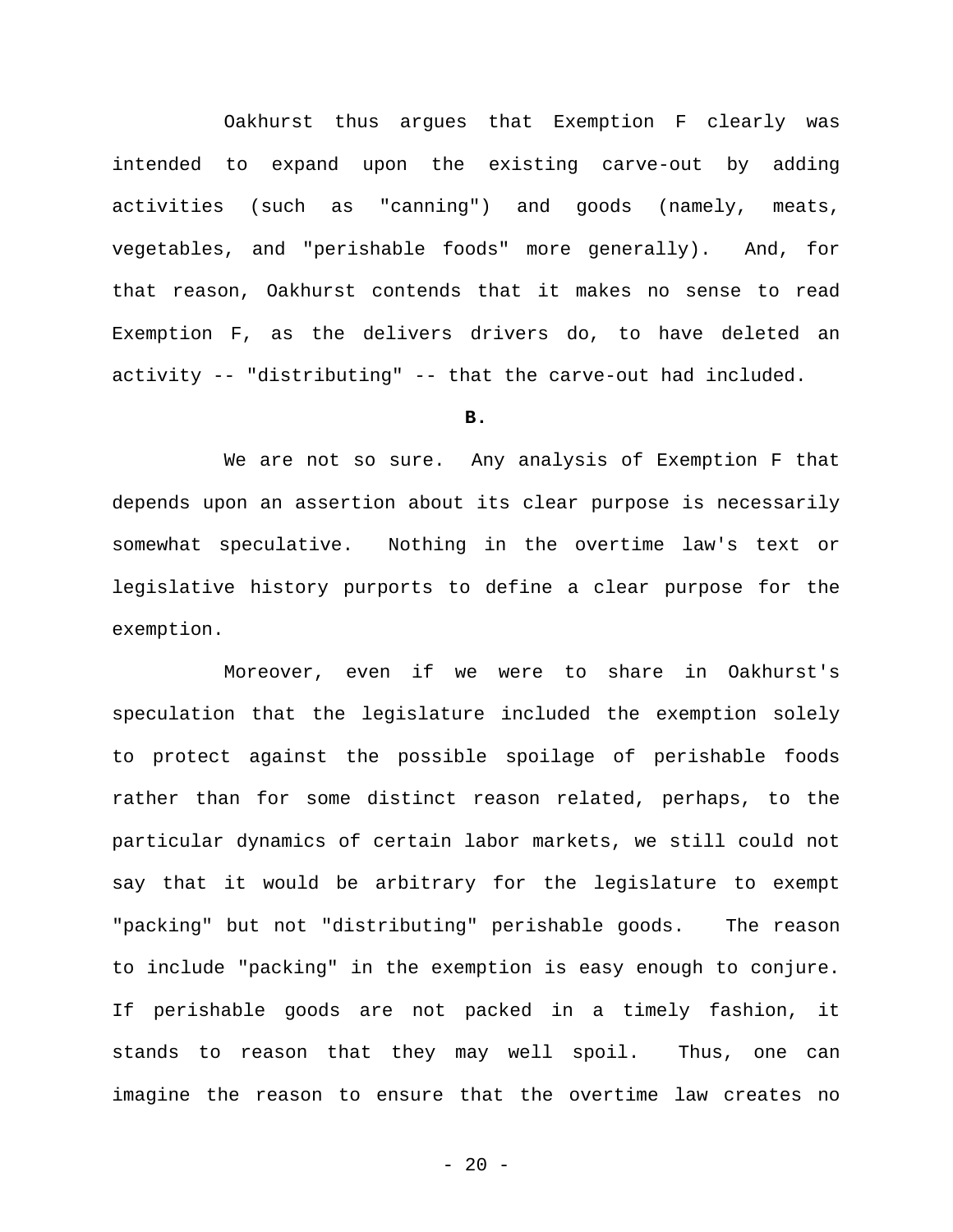incentives for employers to delay the packing of such goods. The same logic, however, does not so easily apply to explain the need to exempt the activity of distributing those same goods. Drivers delivering perishable food must often inevitably spend long periods of time on the road to get the goods to their destination. It is thus not at all clear that a legal requirement for employers to pay overtime would affect whether drivers would get the goods to their destination before they spoiled. No matter what delivery drivers are paid for the journey, the trip cannot be made to be shorter than it is.

Of course, this speculation about the effect that a legal requirement to pay overtime may or may not have on increasing the risk of food spoilage is just that. But such speculation does make us cautious about relying on what is only a presumed legislative purpose to generate a firm conclusion about what the legislature must have intended in drafting the exemption.

Moreover, insofar as the legislative history does shed light on that purpose, it hardly supports Oakhurst's account in any clear way. Significantly, Exemption F does not simply copy the language from the carve-out in the 1961 definition of "employee" that bears on whether "distribution" is an exempt activity. Instead, the legislature made some seemingly significant changes to the language of that carve-out -- changes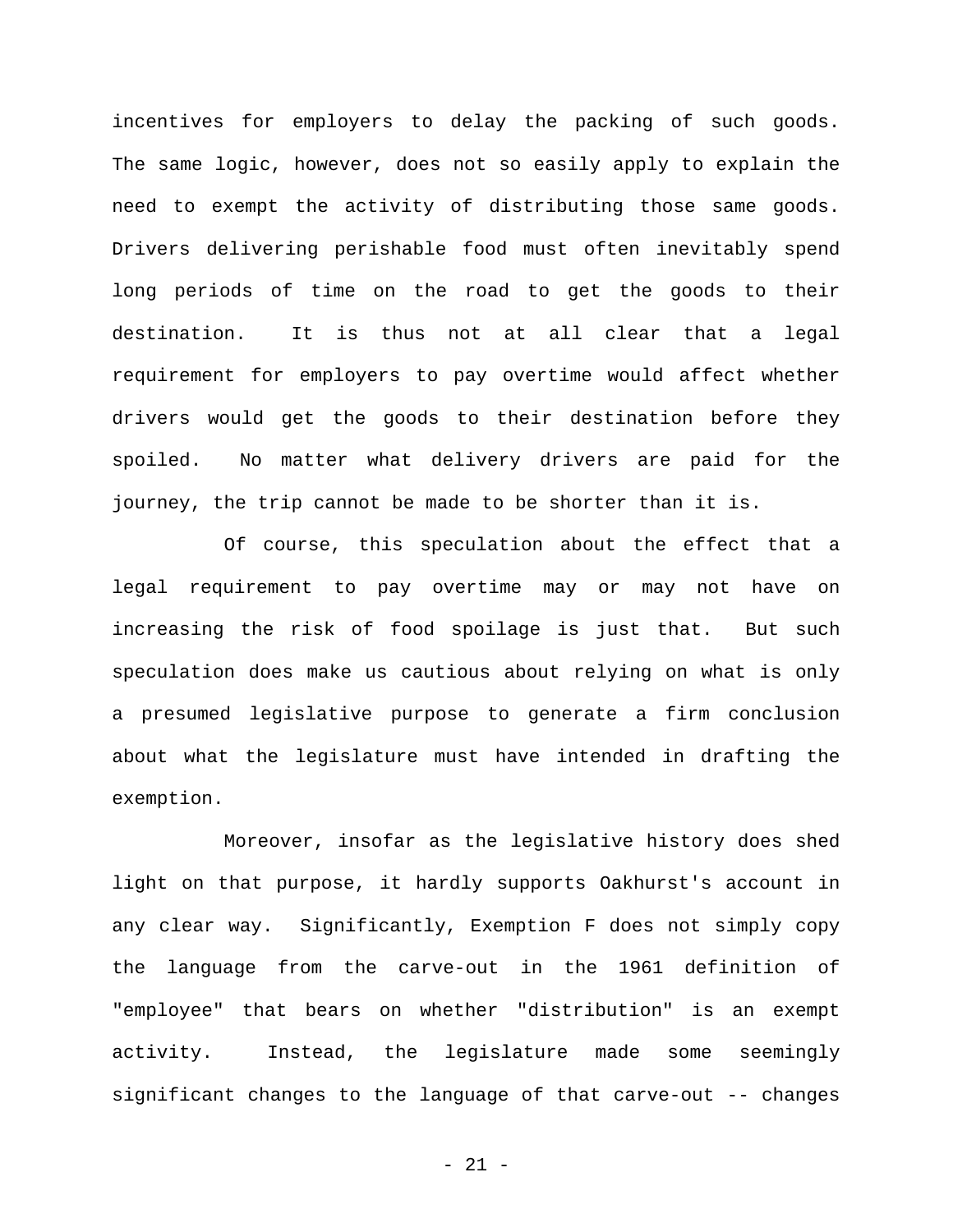that Oakhurst overlooks.

The relevant language in the 1961 definition of "employee" reads: "employment in the . . . packing of such products for shipment" and "in . . . distributing" the products. By using two prepositions, "for" and "in," the text of that carve-out clearly separated the activities of packing products for shipment and of distributing those products, with the consequence that each activity was plainly excluded from the definition of "employee." Exemption F, however, deletes the second preposition, "in," and thereby strips the new language of the clarity of the old with respect to whether the activity of "distribution" is a stand-alone exempt activity or not. And Exemption F also changes the word "distributing" to the word "distribution," and thereby makes the activity of "distribution" parallel in usage to "shipment," which, of course, modifies the exempt activity of packing and does not name an exempt activity on its own.

If Oakhurst's understanding of the legislative history were right, then there would have been no reason for the legislature to have made these revisions. After all, these revisions change the old language in ways that only serve to sow doubt as to whether the activity of "distributing" that plainly had been excluded from the definition of "employee" was intended to name a standalone, exempt activity in Exemption F.

- 22 -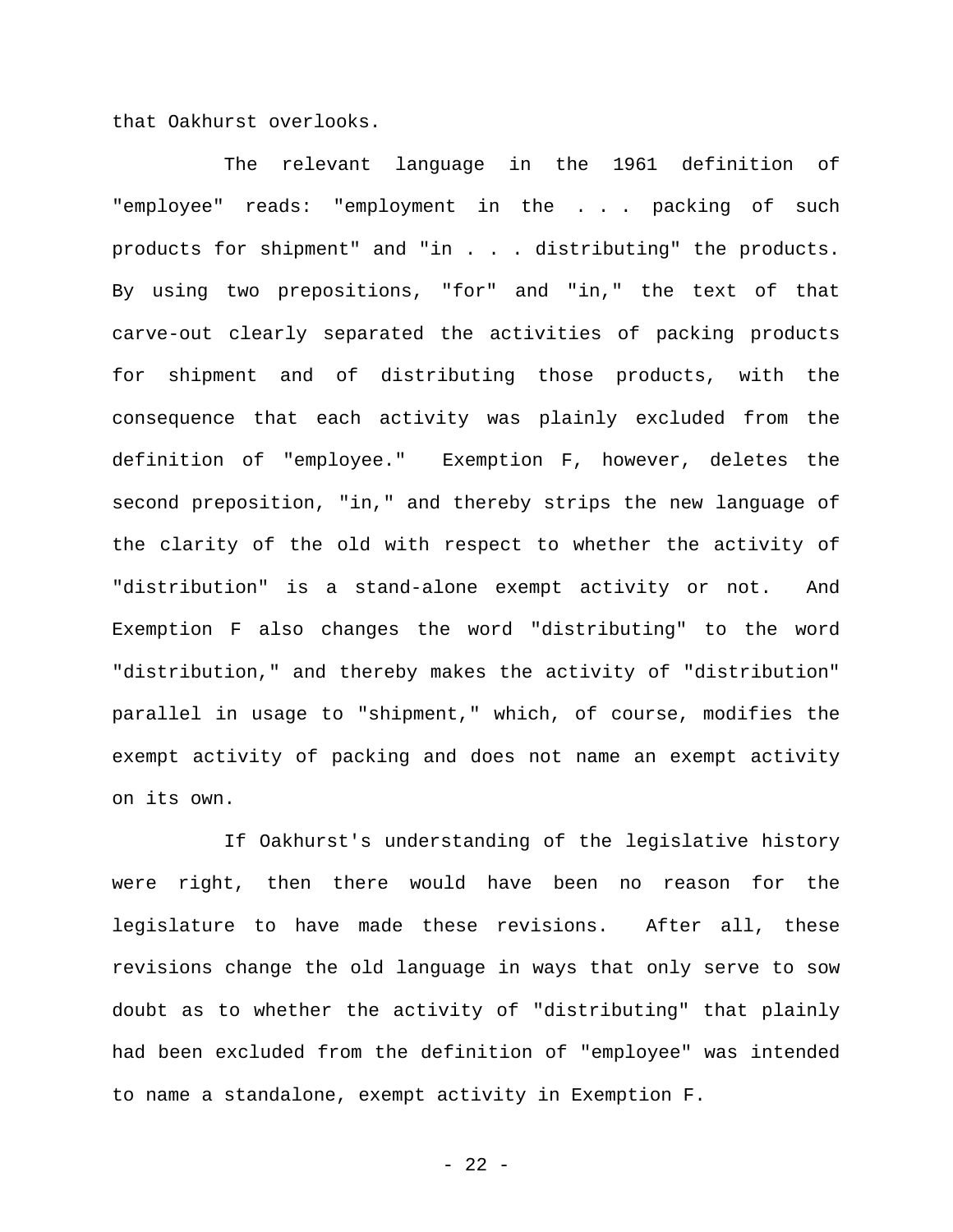Moreover, the legislature actually revised the 1961 definition of "employee" just months after enacting the overtime law and thus Exemption F. And the legislature made that revision in a manner that runs contrary to Oakhurst's account. For while the 1961 version of the definition of "employee" excluded workers engaged in "packing . . . for shipment" and "in . . . distributing" "aquatic animal and vegetable life" products, see Me. Laws 1961, c. 277, § 3(F), the revised version removed the reference to "distributing" altogether, see Me. Laws 1965, c. 410, § 663(3)(G). The result was thus to draw the very distinction between those workers who were engaged in packing products and those workers who were engaged in distributing them that Oakhurst contends we should presume the legislature could not possibly have intended to make in crafting Exemption F.

Of course, Exemption F, unlike this revised version of the carve-out from the definition of "employee," refers not just to "packing," or even just to "packing for shipment." It refers to "packing for shipment or distribution." But if Exemption F is indeed modeled on the 1961 definition of "employee" -- as Oakhurst contends -- then we would expect Exemption F at least to use the gerund form of the word "distribution" in referring to that activity. That is the form that the legislature used in the exemption from the earlier definition of "employee" and that the legislature has used to refer to all the other exempt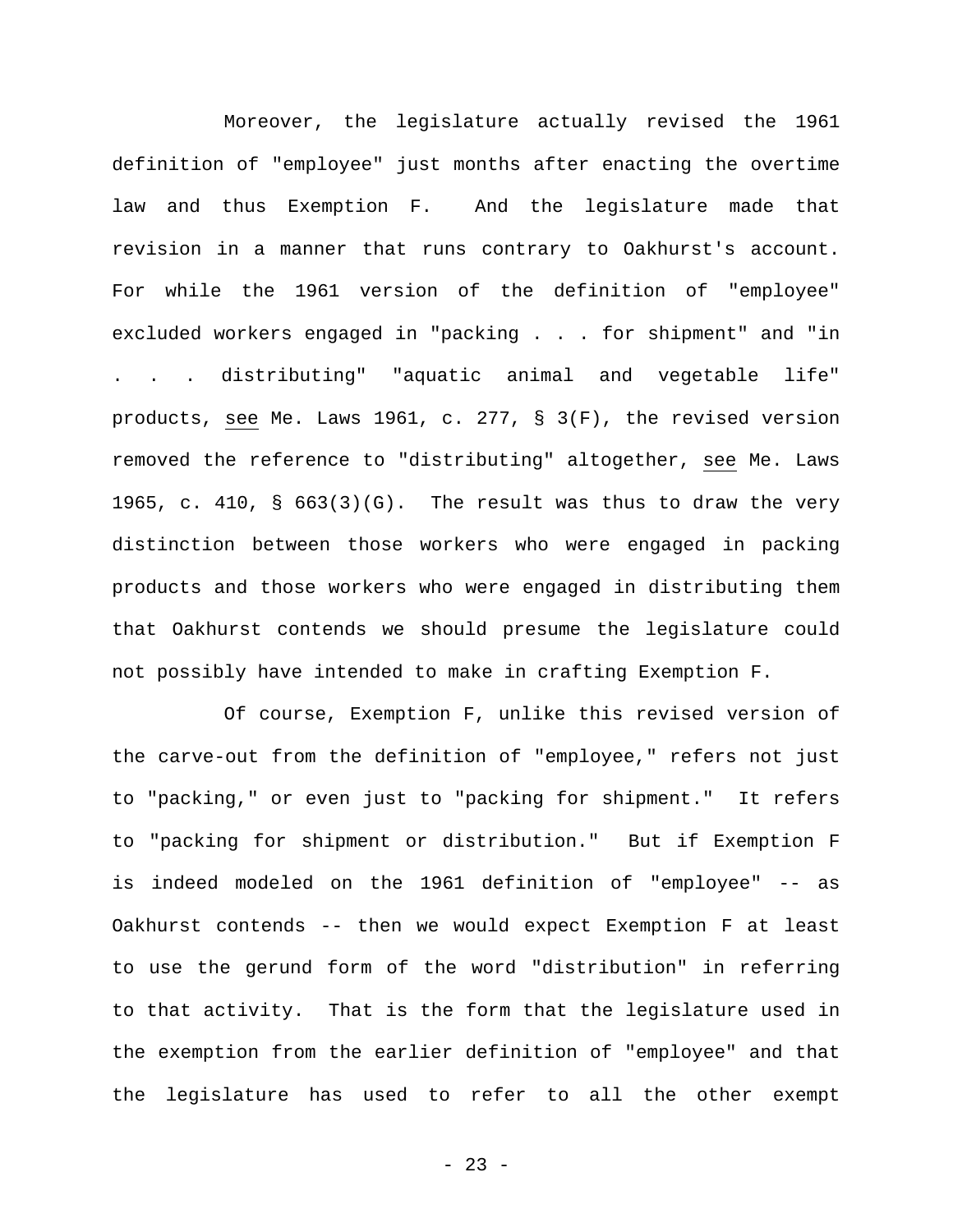activities in Exemption F.

#### **C.**

To be clear, none of this evidence is decisive either way. It does highlight, however, the hazards of simply assuming -- on the basis of no more than supposition about what would make sense -- that the legislature could not have intended to craft Exemption F as the drivers contend that the legislature crafted it. Thus, we do not find either the purpose or the legislative history fully clarifying. And so we are back to where we began.

#### **V.**

We are not, however, without a means of moving forward. The default rule of construction under Maine law for ambiguous provisions in the state's wage and hour laws is that they "should be liberally construed to further the beneficent purposes for which they are enacted." Dir. of Bureau of Labor Standards v. Cormier, 527 A.2d 1297, 1300 (Me. 1987). The opening of the subchapter of Maine law containing the overtime statute and exemption at issue here declares a clear legislative purpose: "It is the declared public policy of the State of Maine that workers employed in any occupation should receive wages sufficient to provide adequate maintenance and to protect their health, and to be fairly commensurate with the value of the services rendered." 26 M.R.S.A. § 661. Thus, in accord with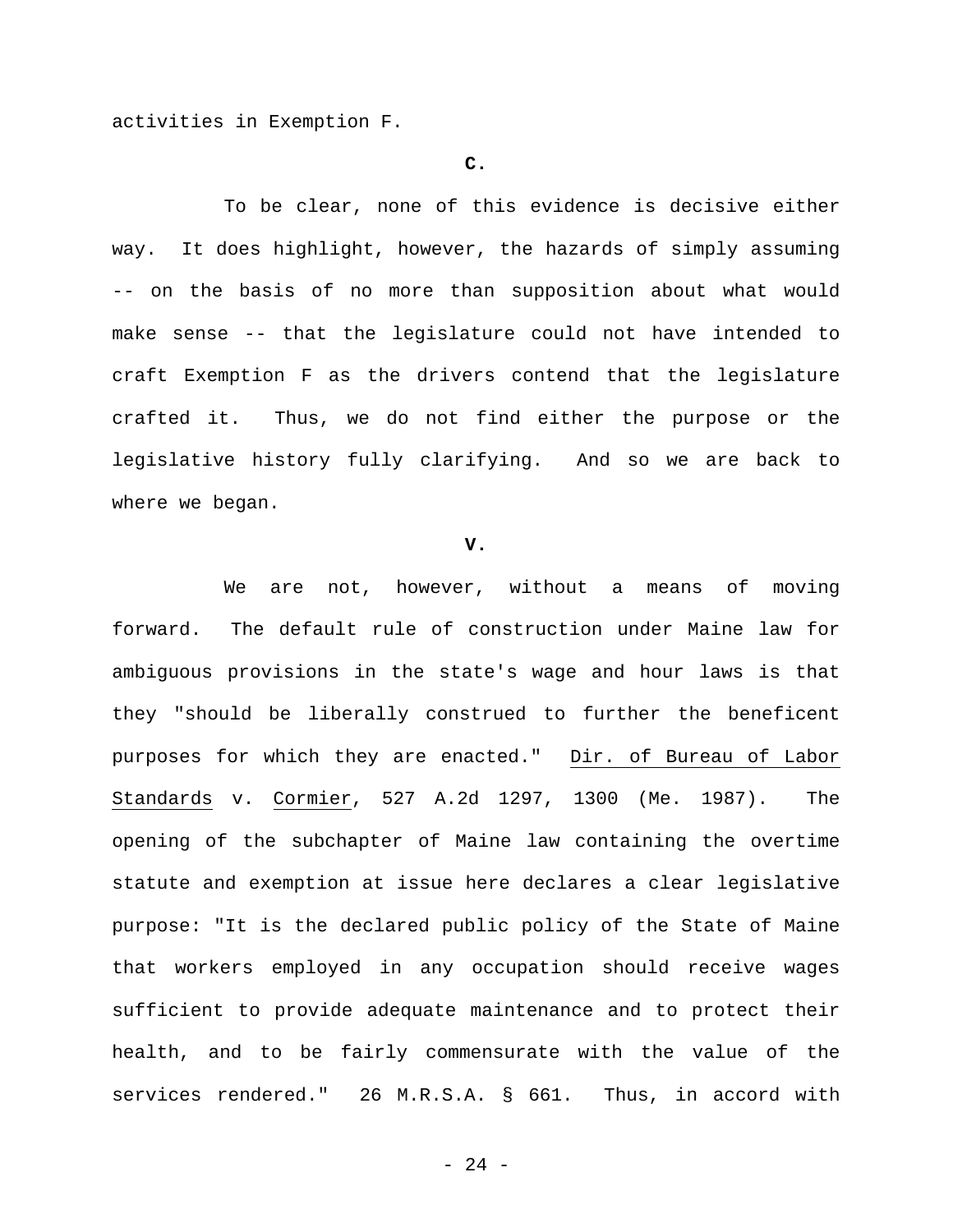Cormier, we must interpret the ambiguity in Exemption F in light of the remedial purpose of Maine's overtime statute. And, when we do, the ambiguity clearly favors the drivers' narrower reading of the exemption.

Oakhurst counters that this default rule of construction does not apply when the question concerns whether a wage and hour law means to create an exemption at all. Rather, Oakhurst argues, the rule applies only when the issue concerns the scope of an exemption that does exist. See, e.g., Marsuq v. Cadete Enters., 807 F.3d 431, 438 (1st Cir. 2015) ("The burden is on the employer to prove an exemption from the FLSA's requirements, and the remedial nature of the statute requires that [its] exemptions be narrowly construed against the employers seeking to assert them." (alteration in original) (citation omitted)); Connelly v. Franklin Mem. Hosp., 1993 Me. Super. LEXIS 243, \*3 (Me. Super. Ct. Oct. 1, 1993) ("[An] exemption from overtime pay requirements is construed narrowly, with employers claiming exemption having the burden of proof that employees fit plainly and unmistakably within the exemption."). Thus, Oakhurst contends that the rule has no application here, as the dispute centers on whether "distribution" is exempted, and not what constitutes "distribution."

But we see no basis for so confining the application

 $- 25 -$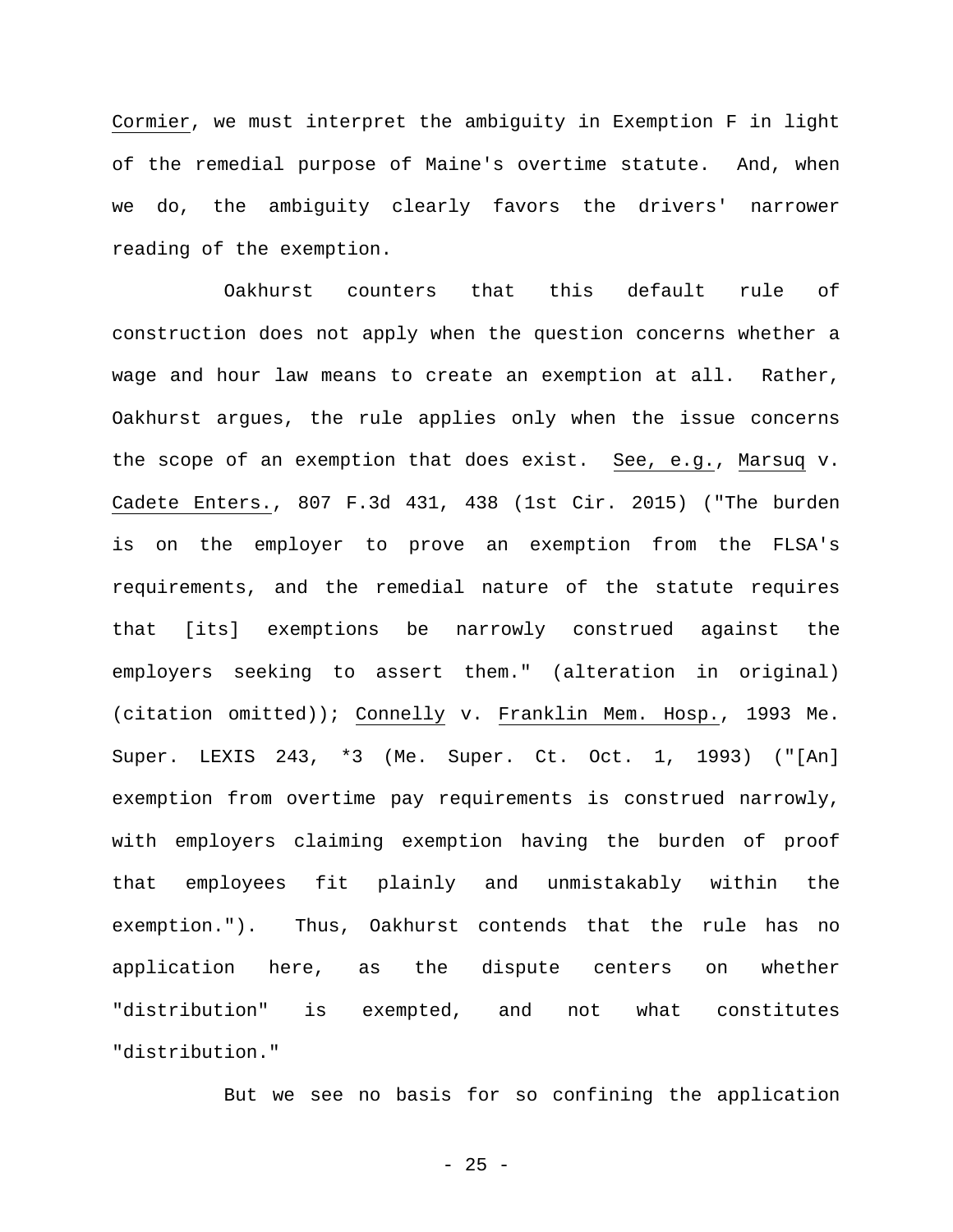of this maxim of Maine law. Cormier did not by terms set forth that limit on the potential application of the rule that it announced. And, in fact, Cormier itself applied the maxim to resolve an ambiguity that did not concern the scope of an exemption at all. Cormier instead applied it to determine whether, for purposes of Maine overtime law, the word "employer" should be construed to treat closely related entities operating under common ownership as a single "employer" under 26 M.R.S.A. § 664(3). 527 A.2d at 1298.

Oakhurst also argues that this default rule of construction applies only when courts apply law to facts and so does not apply to purely legal question about whether "distribution" describes an exempt activity or is an exempt activity that is at issue here. But, in construing "employer," Cormier was not simply making -- as Oakhurst would have it -- a factual judgment as to "whether economic reality and the totality of the factual circumstances supports a finding that multiple companies could be treated as one employer." Rather, Cormier first resolved a purely legal dispute over the meaning of "employer," and it did so with reference to this rule of construction.

Specifically, the defendants in that case were challenging a ruling that various corporate entities and partnership controlled by a single family -- collectively known

- 26 -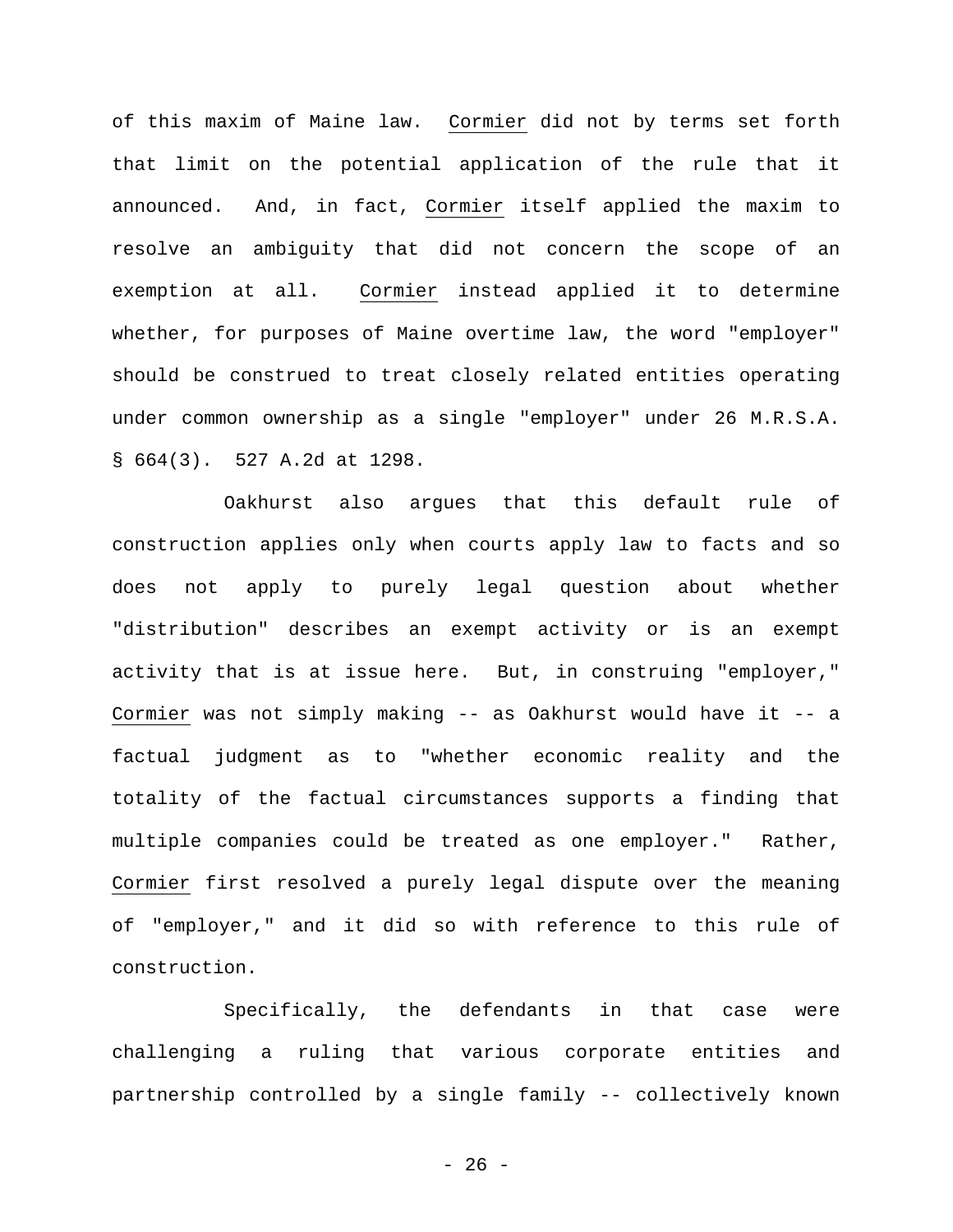as Funtown USA -- constituted a single "employer." 527 A.2d at 1297-99. That designation mattered because it meant that overtime would have to be paid to any employee who worked forty hours a week for Funtown USA as a whole, even if the employee did not work that many hours for any one of Funtown USA's various entities. The defendants contended "that the 'joint employer' concept is foreign to Maine law, and is not set forth or described in any state statute" and thus that "once it is established that the entities are legally distinct and not shams, the inquiry should end." 527 A.2d at 1299.

The Superior Court in Cormier ruled, however, that the term "employer" in the overtime law did encompass the jointemployer concept. Id. And the Maine Law Court agreed, holding that the Superior Court's "balancing of the several factors that resulted in its ultimate conclusion was a logical, coherent and legally sufficient mode of analysis." Id. at 1300. And it was in the course of embracing that legal conclusion regarding the proper resolution of the ambiguous term "employer" that Cormier deployed the canon: "Remedial statutes should be liberally construed to further the beneficent purposes for which they are enacted." Id.

To be sure, once Cormier answered the legal question about the meaning of "employer" under § 664(3), Cormier did go on to apply law to fact. In particular, Cormier analyzed

- 27 -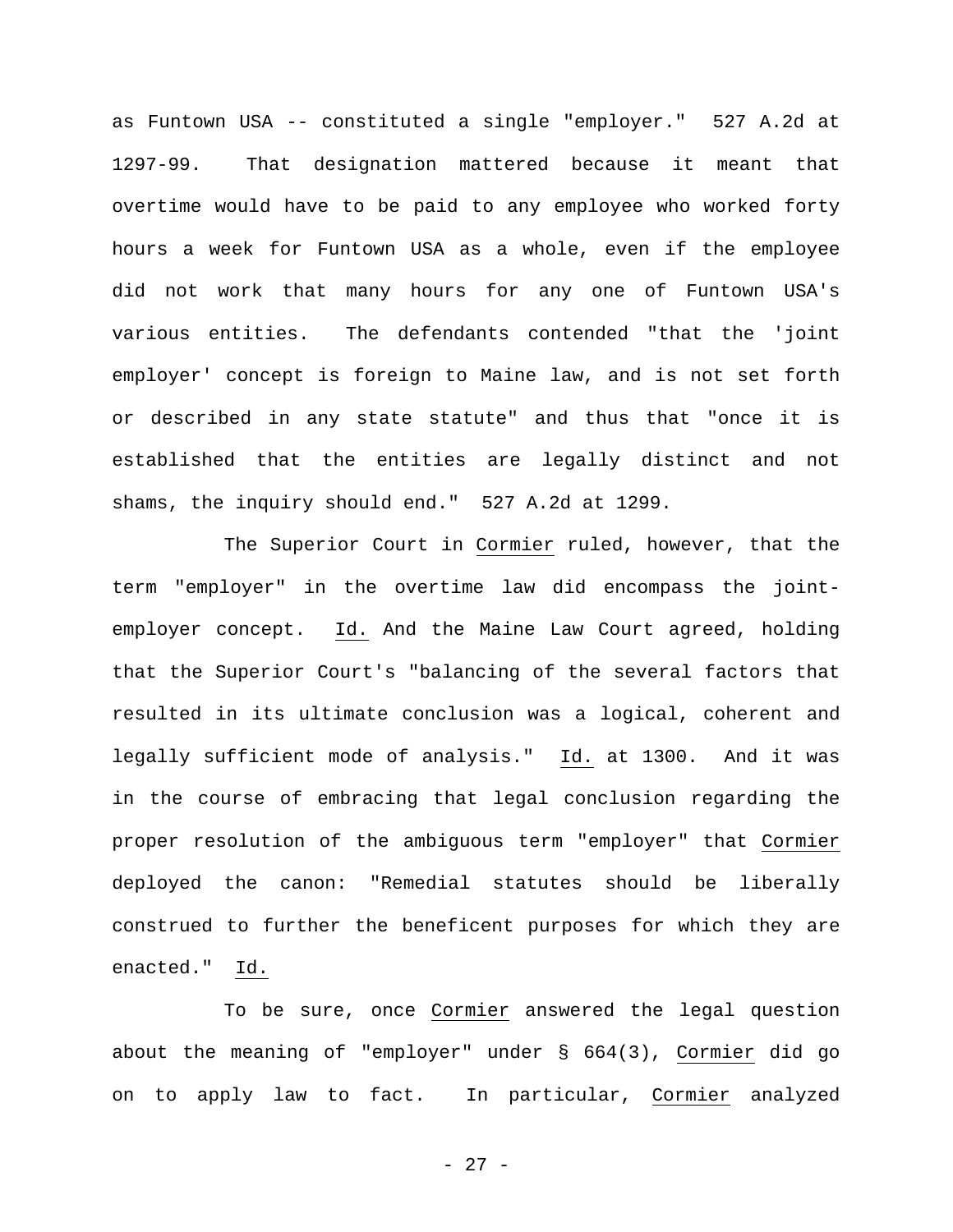whether the particular legal entities at issue in the case were in fact properly characterized as constituting a "joint employer" given their ties to one another. Id. at 1301–02. But there is no indication that, in concluding that the various entities that comprised "Funtown USA" were in fact a joint employer, id. at 1297-98, Cormier held that that the rule of liberal construction may be deployed only to resolve questions pertaining to the application of law to fact.

Because Cormier does not state the rule of liberal construction as if it is one that may be used to resolve only some ambiguities in Maine's wage and hour laws, and because Cormier itself applies the rule to resolve a purely legal question, we see no basis for concluding that we are free to ignore this rule of construction in resolving the ambiguity that we confront. Thus, notwithstanding the opacity of the text and legislative history, we do not believe certification of a question regarding the proper resolution of the ambiguity in Exemption F would be the appropriate course. See Maurice v. State Farm Mut. Auto. Ins. Co., 235 F.3d 7, 10 (1st Cir. 2000) ("Our practice . . . has been to refrain from certification of state-law issues when we can discern without difficulty the course that the state's highest court likely would follow."). Rather, in accord with Cormier, we adopt the delivery drivers' reading of the ambiguous phrase in Exemption F, as that reading